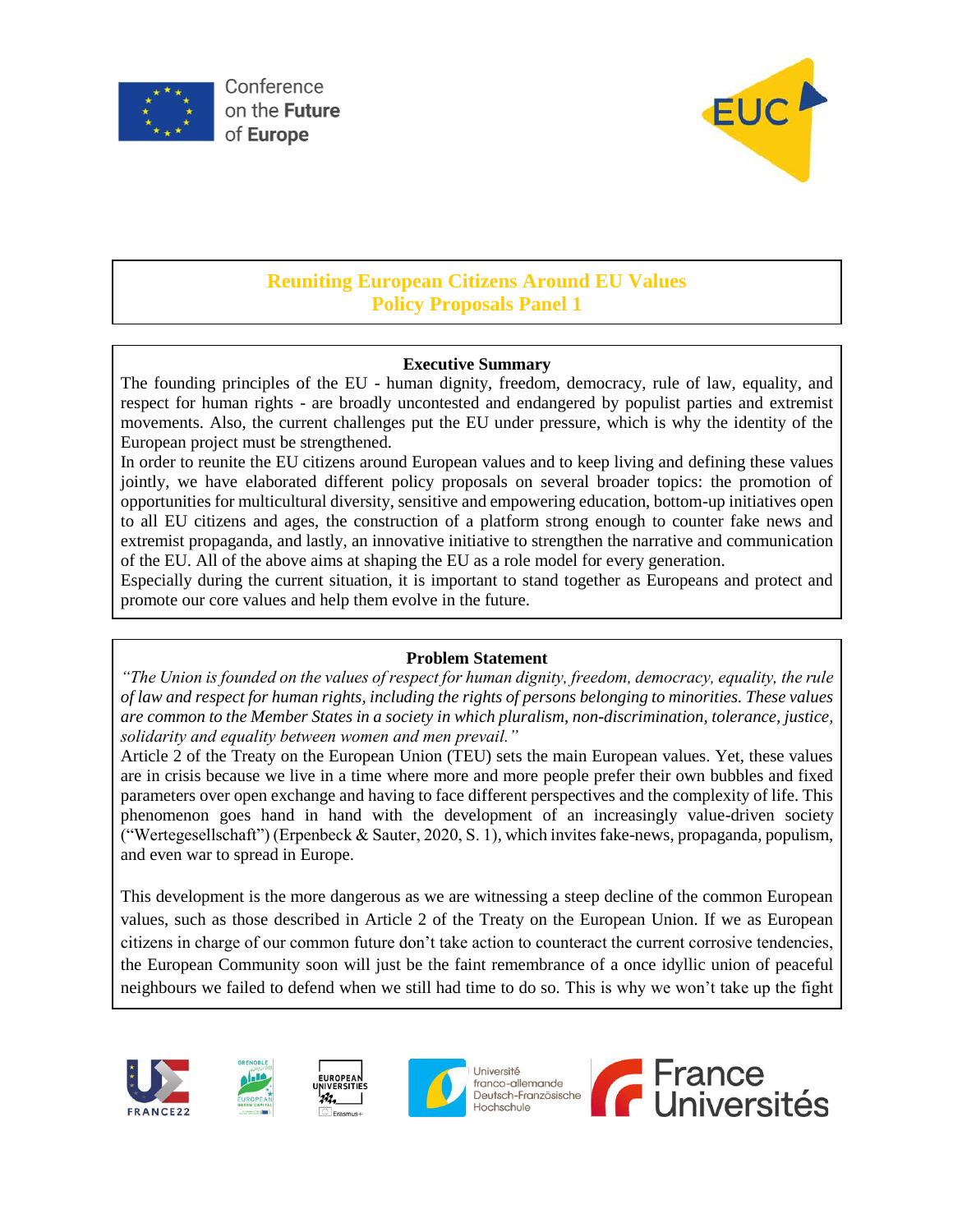



against the ongoing shift towards a value society, but instead use the power of this general reorientation to unite the EU population around our core values.

We want to state to you as the audience, that the following proposals are general ideas from European Youth which should be further developed. We ask you kindly to consider our proposals as initial ideas which should be implemented with the help of your respective institution or due to your personal mandate whenever it is possible.

#### **Policy Proposals**

European values are perceived as far from a large part of people. Legislation and actual policies are far away and not practically experienced, while events organised by a local association could help people to feel more involved. They could feel more involved in a European context and concretely experience these values. In order to reunite European citizens under the EU values and to fight the fear of the unknown which has spread all over the countries, we should let people know and discover other cultures.

1. People hear about Europe every day, but they don't feel as a part of Europe, considering it a virtual concept or a political one, far from their daily life. Everyone who has experienced an international experience knows that this is the best way for understanding the connection between our countries and communities and for overcoming the national dimension and embracing the European one. But this has been limited only to people who can afford it and are able to visit other European countries. **We suggest that the EU introduces a fund for enhancing interactions between citizens for helping people to concretely experience European context and values** in their own country or abroad. This fund should be decentralised and easy to access for all associations that share the European values in all of the Erasmus+ countries. The usage of this fund by these associations should be aimed at organising international activities open to everyone such as educational, training or social events, civic engagement projects or any other activities aimed at enhancing the sense of belonging in Europe. European associations such as ESN, BEST, EESTEC or minor associations etc. can join this fund and propose their project to be approved.

In order to strengthen the European values among EU citizens, it is highly important to engage with the citizens' education as early as possible. In our early years, all of us are already on the way to becoming fully fledged EU citizens. Our values and choices as citizens are shaped by our many interactions with other people, especially teachers. Therefore, we propose that:







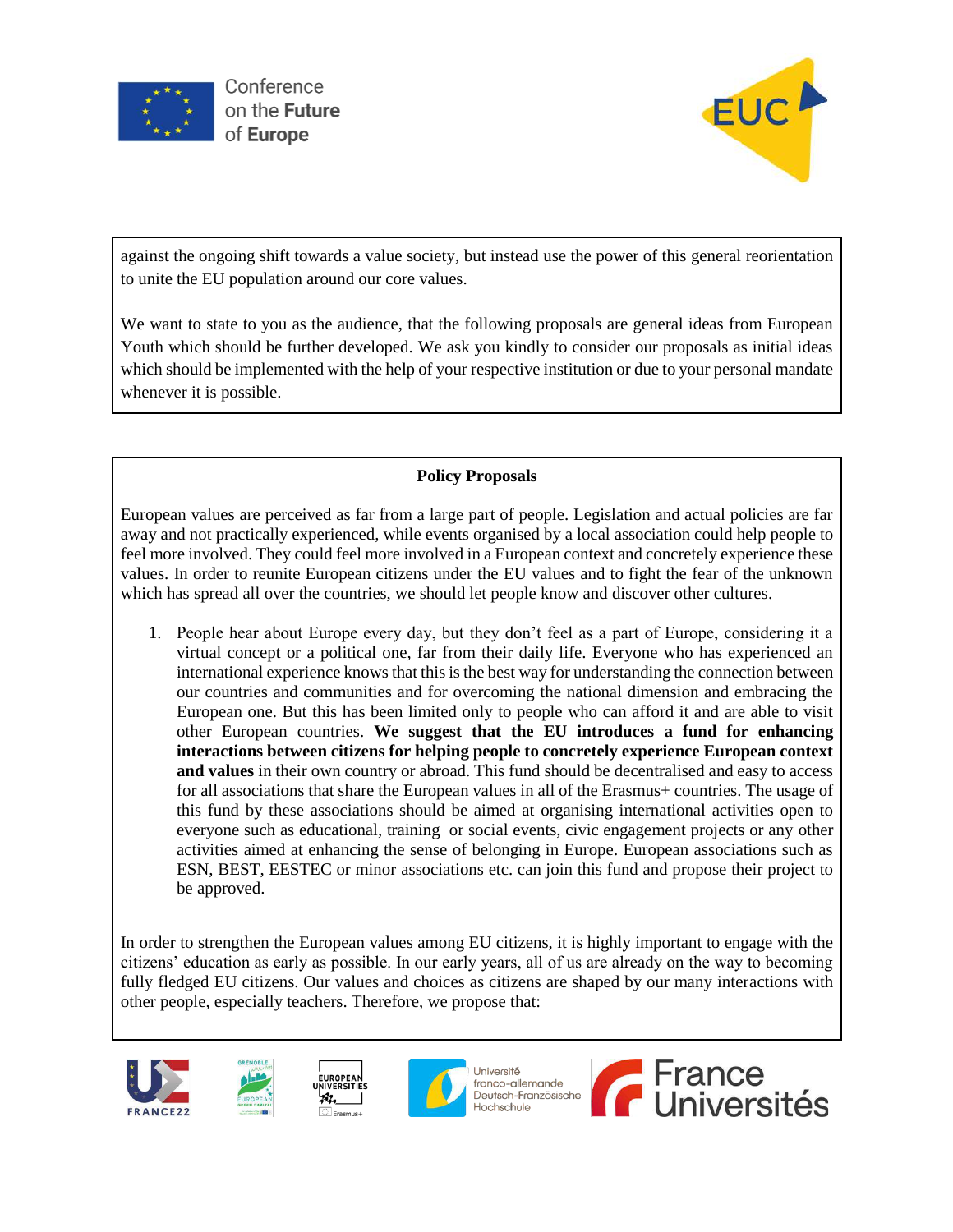



- 2. **The EU encourages further multicultural activities for the education of young children**. European children should be able to participate in cross-border initiatives like the European Voluntary Service (additional fund) or DiscoverEU. Exposure to direct benefits and diverse people would foster the integration of European values for our youth. Early contact with a foreign language is proven to greatly benefit the development of many skills. Possible implementations may include : trips and visits to other countries and European institutions ; mobility at young ages (before 17) ; promoting European involvement by creating panels or conferences for the youth. We call for additional funding and lowering the age required to take part in EU youth initiatives.
- 3. **Promote a European Teacher Exchange Year**. Teachers also have a key role in transmitting values and thus, in the deconstruction or perpetuation of biases and heterostereotypes. Mutual understanding in plural societies is based on the capacity to endure ambiguity as well as a multiplicity of perspectives as a resource, not a danger or disturbance. These competences could be learned and trained everyday in day-care-centres, pre-schools and school classrooms provided that teachers are given the opportunity to experience multiculturalism as well through incentives such as a European Teacher Exchange Year, additional mobility and working in tandem with teachers from another country.

The EU needs to live up to its own values as a role model in order to reunite European citizens around them. According to the Eurobarometer 2015, 58% of Europeans think that the migration policy of the EU is one of the biggest issues in Europe, being a reason for the greatest insecurities in the continent. We therefore suggest that:

4. **The EU should change its migration policy and reconsider the Dublin Regulation**. The values of the EU - especially human rights - also need to be implemented in its migration policy. Refugees should be able to choose which country they want to seek asylum in - especially when they have family in Europe - and not be forced to stay in the first country they enter. Solidarity between EU Member States should be enhanced when it comes to the proportional relocation of all migrants. If human rights are disregarded in migration issues, **a new conditionality mechanism should be implemented**, leading to consequences for the countries that do not respect fundamental rights.

European values must also be reflected in the European economy. The EU taxonomy offers better transparency in the field of climate change by making European companies, as well as participants on the financial market disclose their level of conformity with certain environmental objectives. The taxonomy should not only reflect environmental issues but also EU values.

5. **Expanding the EU taxonomy to European Values:** We recommend including measurable data for European Values, especially equality (gender, minorities and other marginalised groups),





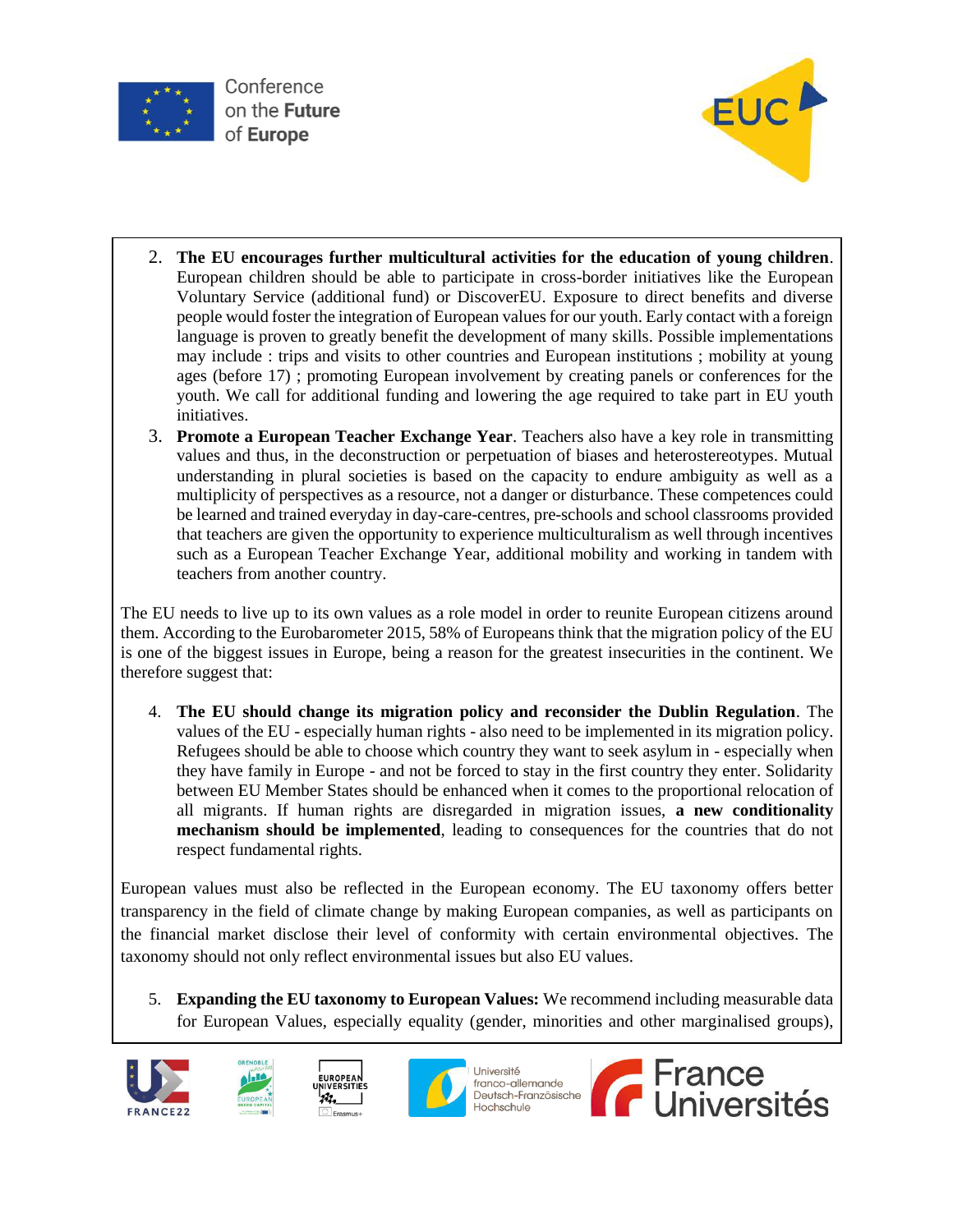



human rights (especially in the production chain) and democracy/plurality (especially concerning unions) into the taxonomy. Considering the current timeline and evolution of the EU Taxonomy, we propose a starting date in 2025 for one dimension, adding another dimension each year. **A platform for CSR reports with a ranking** would also act as a vehicle for the population to see the reports as well as as an incentive for the companies themselves.

In order to reunite European citizens under the EU values and to try and reestablish the feeling that citizens can influence the decisions made on a central level through bottom up initiatives, we propose, on the basis of Citizen's Panels created for the Conference of Europe and the idea of the deliberative democracy:

6. **Local Panels about EU issues should be created in each Member State.** The goal is to discuss topics and strengthen the relations between people and EU politics within a deliberative democracy model. Based on the topic to discuss, each panel invites experts to shed light on the topic, facilitate the collaboration within the group and assist in draft preparation. The Panels consist of a proportional amount of people depending on the population of the country and are randomly chosen. If a person participates in one panel, then they have less chances to participate in the next one, in order to have more voices heard. For all panels spots are reserved for invited as well as for minority groups randomly selected too. Local members of the European Parliament are invited to attend as well. The panels should take place ideally once a year in each Member State. After a Panel-Meeting, the document will be voted for/approved by the participants. Every panel creates a single page document with a policy recommendation. All documents will be combined to one proposal, which will then be sent to the European Parliament. The final document should be discussed in the European Parliament in due time.

Fake news and extremist propaganda is not a new problem, but the contemporary possibility to spread information in a targeted yet massive and effective way has opened the door to the creation of convincing extremist propaganda with harmful consequences to the general public. It is important to take action to help the society shape a strong criteria to choose reliable sources for them to build their line of thought. In the most difficult times for Europe like today, we believe that it is vital to create and support media resources dedicated to countering aggressive narratives, fake news and extremist propaganda. We therefore propose to EU to take action via:

7. **The development and establishment of a state-of-the-art digital interactive platform** that

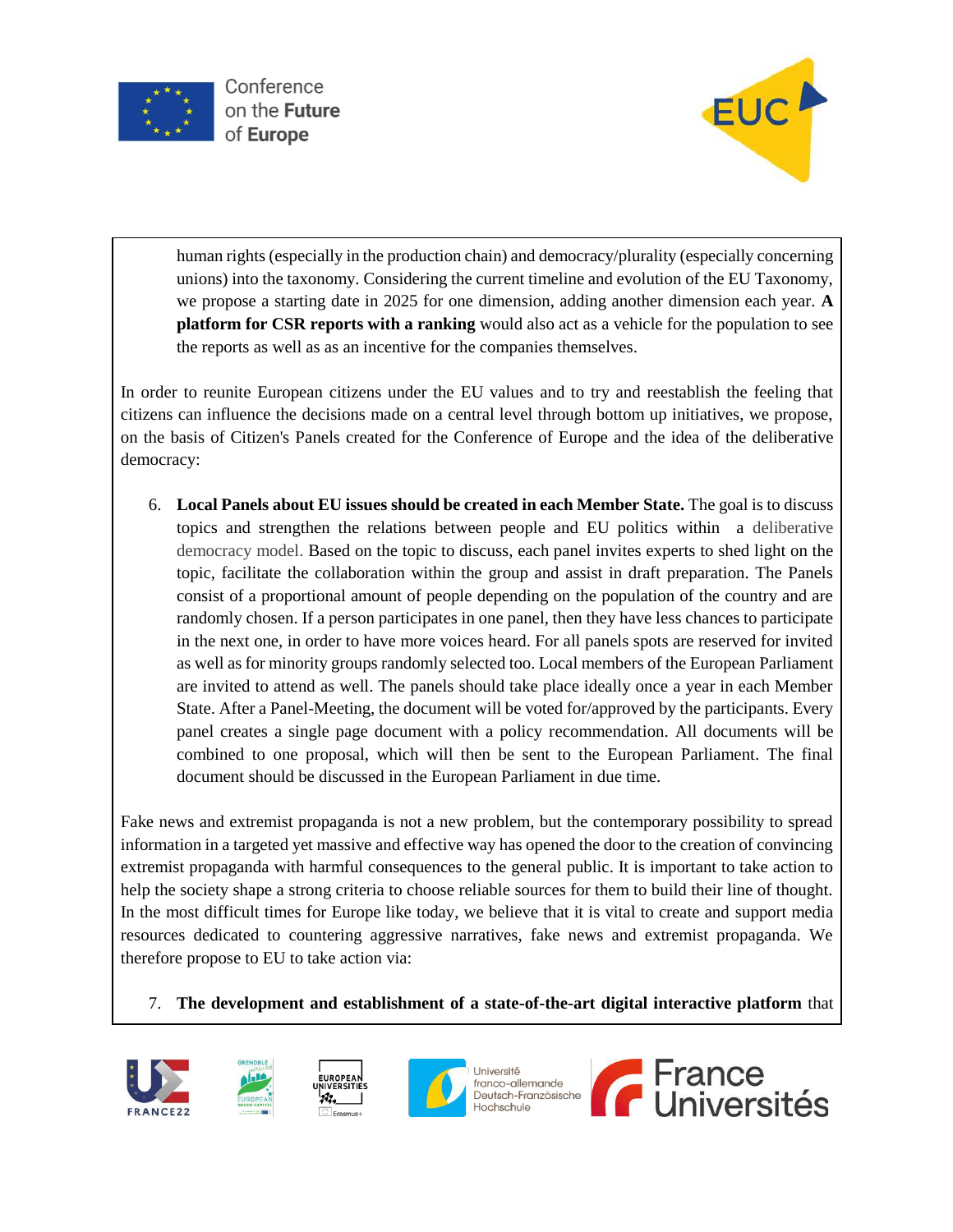



serves as a fact check instrument where people can double check the information they are being exposed to. In addition to this, it is important that the EU engages in the **regularisation of the exposure to manipulated information and click baits.** A first step to achieve this could be the annexation of reliable sources in posts dealing with sensitive information, like the addition of the Word Health Organisation link in every post that mentioned COVID-19. Needless to say, freedom of speech and respect of diversity in opinions should be a pillar in European values. Yet it is essential for the opinions to be linked to verifiable sources and facts.

To promote the European values stated in Article 2 of the Treaty on European Union (TEU) in an increasingly value-driven society, better communication with the European population is necessary. In order to achieve this goal, it is crucial to further develop the European communications platform. Hence, we propose establishing EUCPRA - EU Communications & PR Agency and increasing subsidies for media coverage of the EU.

- 8. **Establishing EUCPRA - EU Communications & PR Agency**: The EU is composed of various institutions that are established in accordance with EU legislation. Each of those institutions, be it the Commission, the European Central Bank, or the Parliament have their own communications staff. While having independent communications platforms that are focused on the activities performed by the institutions is important, the vast majority of the EU population are not familiar with the complex systems of those institutions. EUCPRA - EU Communications & PR Agency would integrate different communications strategies from institutions and also communicate it with the EU population in its entirety. This organisation should be led by an experienced communicator and form a voice for the EU as a whole. The possible competences of the Agency may be the following:
	- **Launching an initiative #IamEU.** #IamEU should be an initiative covering social media campaigns, public talks, festivals, etc. led by EUCPRA - EU Communications & PR Agency. It will target the EU population as a whole and will be aimed to accumulate the thoughts and posts of Europeans and how people resonate with the EU values.
	- **An European programme streaming on public broadcastings and social media.** In order to unite the European population around the EU values, it is important to establish a venue where people can express their opinions and ask questions to politicians. For each program there should be European Politicians from each country and people from the different member states**.** The program could take place regularly in different countries of Europe. The topics of the programme could either be voted by the European









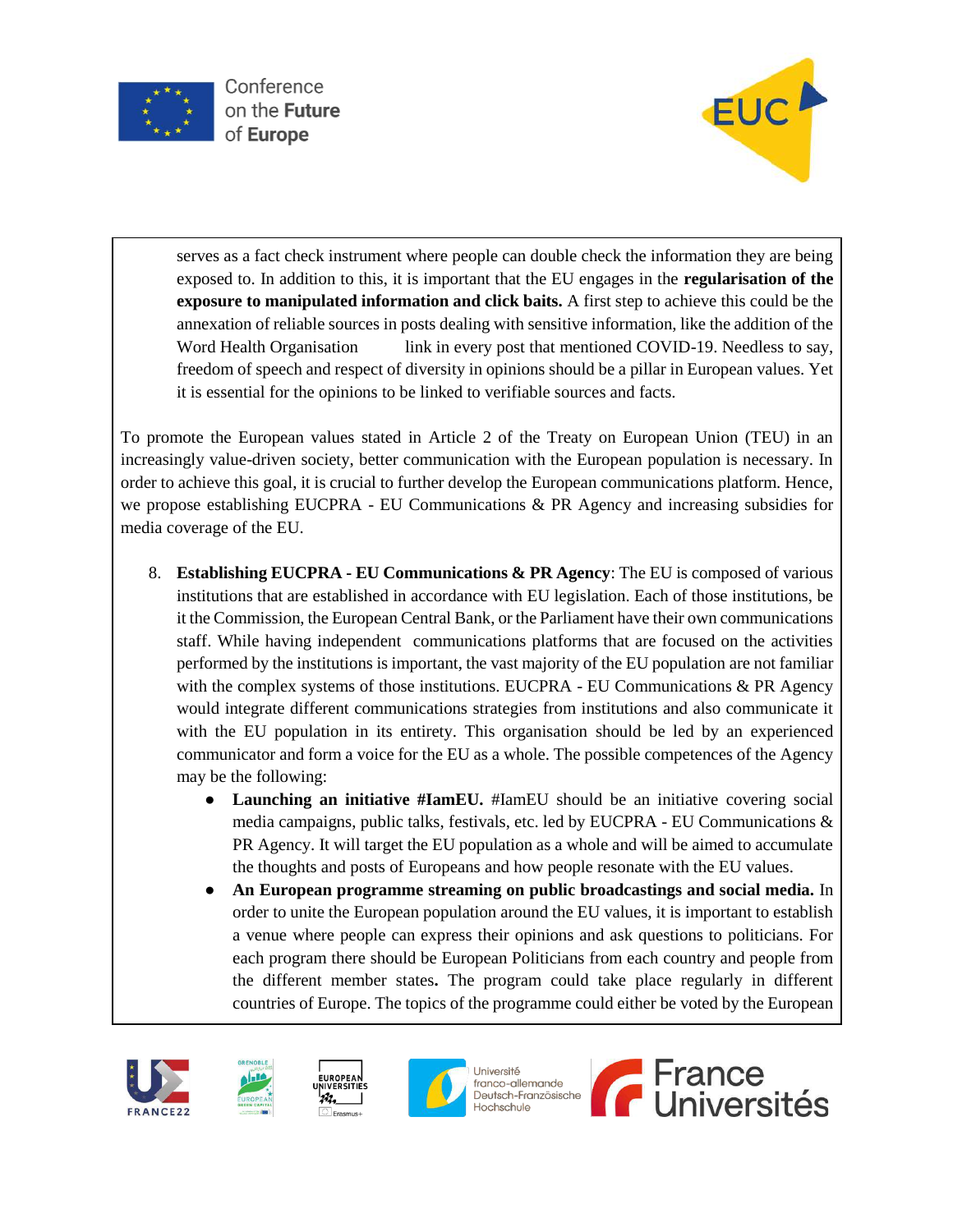

EUC

population or the ongoing political decisions which will be made in the upcoming weeks / current news. Politicians are expected to answer questions in an open and direct way.

- **Promoting the EU values during the European Week of Regions and Cities (#EURegionsWeek) through multicultural events**. The events that should take place during the European Week might be cultural activities, information booths, festivals, exhibitions and food events.
- 9. **Increasing subsidies for independent media coverage of the EU:** The European Parliament invited media outlets to apply for funding totalling  $\epsilon$ 8.8 million for 2020 and 2021 for "impartial" and factual information" about the European Parliament. At the same time, the Member States have their own models for media subsidies which mostly only apply to media based in their own territory. The EU institutions should replicate this media subsidy model for pan-european media outlets that report on EU issues and values.

#### **Credits to the authors**

Carlos Plata, Ana Gudadze, Lukas Kroisenbrunner, Sara Piu, Marie Lautour, Aida Akbarzadeh, Roberta Solima, Ana Rita Freitas, Guillaume Ricard, Georgios Psaltakis, Istvan Florian Gulyas, Joana Cunha, Anna-Lena Roppelt, Konstantinos Strikos, Cristina Lomelino Rodriguez, Léonie Chalochet, Izabela Szymczak, Anastasiya Maksymchuk, Sandro Mochan, Ines Morales Wyden

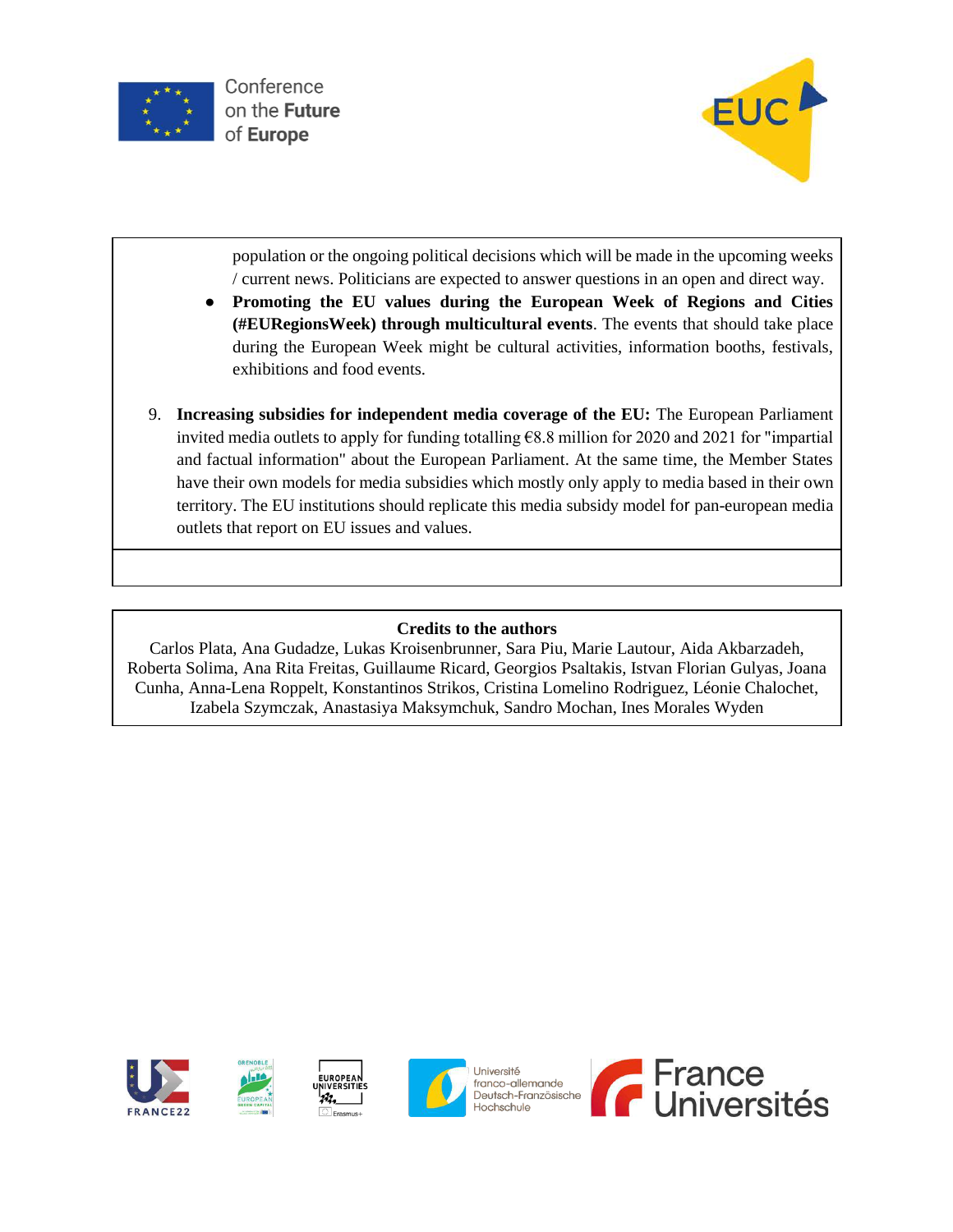



#### **Panel 2: How can the European Union become more resilient to cyber attacks?**

## **CYBERSECURITY IN HIGHER EDUCATION: A channel for European Students' Cyber Resilience**

### **Executive Summary**

With higher education institutions in the European Union (EU) becoming increasingly digitally advanced, lives of the European Youth appears even more intertwined with and dependent on digital networks as constituents of the infrastructure, safety, and quality of European education and research.

The European Youth**'s** Digital Sovereignty needs to be founded on the resilience of all connected services and products. This policy paper addresses the current vulnerability of higher education institutions (HEIs) in eight recommendations aiming at defining basic necessities, promoting cooperation within and between public and private sector, and empowering students in increasing their cybersecurity knowledge and skills.

## **Problem Statement**

The third objective of the European strategy for Universities states: *"Empower universities as key actors of change in the twin green and digital transition"* 1 . Since the start of the Covid-19 pandemic, the citizens of the EU are becoming more and more dependent on digital tools. The Higher Education Sector is a good example of that tendency, as the sudden introduction of online classes as well as other remote teaching and learning methodologies led to an increase in the online presence of both administrative and academic information. Overall, the accelerated pace of digitalization has to be read as a signal to bring social attention to the question of cybersecurity, also at a European level.

Cybersecurity serves as one of the main challenges of the century and Higher Education Institutions are no exception: students, staff and academics find themselves confronted with unprecedented challenges of cybersecurity. However, these actors are often not aware of the degree to which keeping a safe cybersphere is important. Higher Education Institutions own critical data and research material which needs to be protected so that the European Higher Education Sector can stay relevant within an increasingly competitive global environment. Ensuring Academic freedom, while protecting research data on delicate topics like the human genome, becomes a challenge. Therefore, the question is: "**How can the EU become more resilient to cyber attacks?**

This proposal recommends answers to this question by focusing on what the European Institutions could do for HEIs regarding improvement of cybersecurity. By implementing the Policy Recommendations below, the EU will position itself internationally, raise awareness about a pressing issue among its younger citizens and overall become more cyber-resilient.

## **Policy Proposals**

#### **1. Implement baseline requirements on cybersecurity for HEIs**

The implementation and continuous development of EU baseline requirements on the subject of cybersecurity are a precondition to the resilience of HEIs. Security enhancing methods (e.g. open source and multi-factor authentication) are to be introduced to the educational sector. We call upon the ENISA to develop these standards, involving HEIs' expertise. Retention of ERC subsidies needs to be subject to compliance because receiving funding can not come without the obligation of proper cybersecurity.

<sup>&</sup>lt;sup>1</sup> Higher education: deeper [transnational](https://ec.europa.eu/commission/presscorner/detail/en/ip_22_365) cooperation (europa.eu)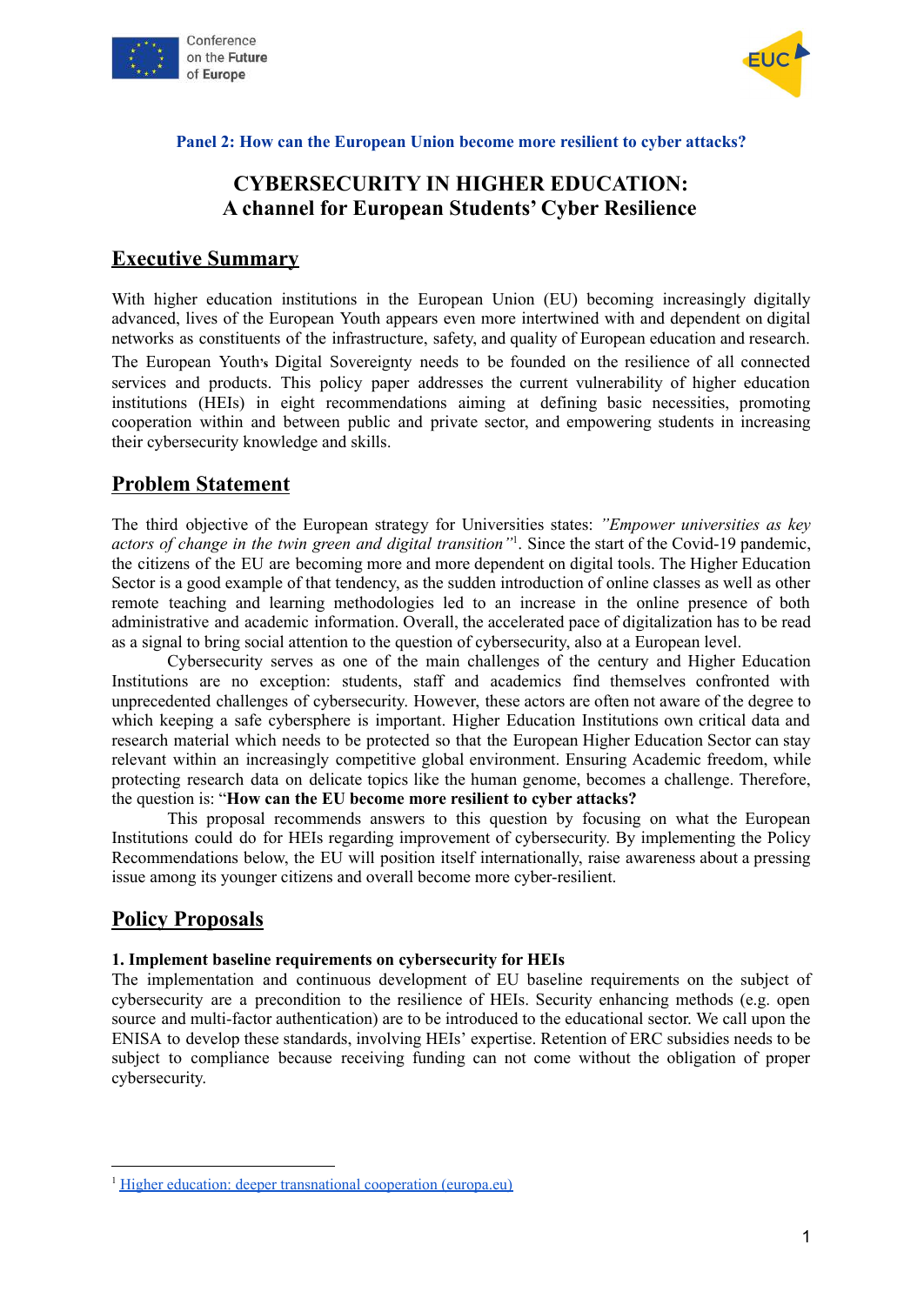



#### **2. Support cybersecurity solutions through European funding**

The EU should maximise access-to-finance for cybersecurity research. The European Cybersecurity Competence Centre, together with the Network of National Coordination Centres, make strategic investment decisions and pool resources from the EU budgets. These two actors should play a key role in delivering the ambitious cybersecurity objectives of the Digital Europe [Programme](https://digital-strategy.ec.europa.eu/en/activities/digital-programme) and [Horizon](https://ec.europa.eu/info/research-and-innovation/funding/funding-opportunities/funding-programmes-and-open-calls/horizon-europe_en) Europe programmes. This can be done through coordination among stakeholders and any other interested parties, by sharing mutual goals regarding expertise and capacities among research and industrial communities.

#### **3. Establish cyber-resilience internal structure within HEIs**

We recommend the EU to provide HEIs with ENISA-certified Cybersecurity Office teams consisting of at least: Chief Security Officer, Security Manager, Security Analysts, Security Engineers, Applications Security Administrators. We recommend the Cybersecurity Office team to work closely with ENISA in terms of research and prevention of cyber attacks.

#### **4. Improve cybersecurity cooperation between HEIs and alliances**

Research and Development innovative exchange programmes and tools are needed to collect opportunities from different countries and to involve students in economic outputs. For this purpose, the implementation of common databases could link HEIs and alliances in order to share scientific data. The creation of cybersecurity-related criteria, as proposed in Recommendation 1, during future EUI funding calls would encourage further inter-HEI cooperation, including information exchange, counterpart meetings, joint bargaining in front of software providers, within alliances in ensuring their institutions' own cyber-resilience.

#### **5. Support cooperation between companies and HEIs**

To foster collaboration in the cybersecurity field, the EU should emphasise public-private partnerships by implementing new funding and open innovation strategies both at the local and national level. The Commission should incentivise HEIs, students and companies via grants or scholarships to plan challenge-based, interdisciplinary activities around the topic of cybersecurity. The aim is to increase professional formation among students and support them in following a career and academic interest in cybersecurity.

#### **6. Support balanced growth of human capital**

The EU should tackle the issue of female underrepresentation in the field of cybersecurity. As women account for only one fourth of cybersecurity professionals 2 , increasing this number may constitute a viable solution for the growing overall shortage of workers in this field. We recommend the creation of an international network focusing on education and training of women in STEM fields.

#### **7. Raise awareness among students**

The EU has the duty to ensure that every student has a right to the protection of their data throughout their studies and therefore the EU must guarantee that all students are aware of the cybersecurity challenges. Thus, we ask the EU to institute an annual award of the European HEI of Cybersecurity, to the HEI that has most proactively increased the awareness of cybersecurity and empowered young people. The criteria will be created in collaboration with ENISA awareness programs<sup>3</sup>, with one of the criteria being that the HEI offers every student a free access to secure antivirus software.

#### **8. Support activities within HEIs that foster youth participation**

We advise the EU to create integrated multidisciplinary committees to promote student engagement, generate informational content and implement awareness-related activities. This engagement should be focused on universities and its student councils in order to create locally addressed policies and follow upon the harmonisation of European cooperation best practices.

<sup>&</sup>lt;sup>2</sup> Women in Cybersecurity Report (2018) [ISC2-Women-in-Cybersecurity-Report.ashx](https://www.isc2.org/-/media/ISC2/Research/ISC2-Women-in-Cybersecurity-Report.ashx)

<sup>3</sup> <https://www.enisa.europa.eu/topics/cybersecurity-education>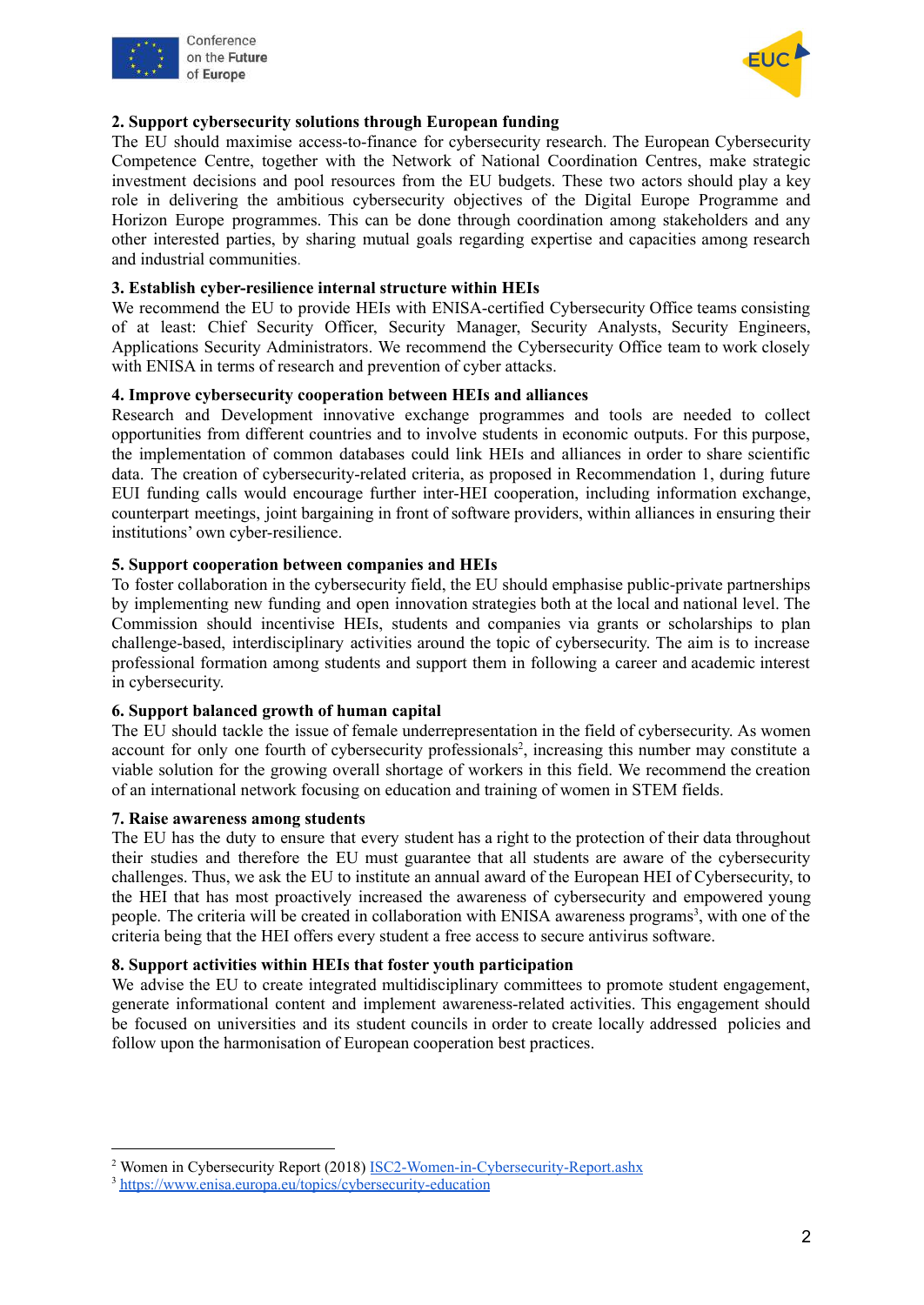



### **Credits to the Authors**

- Abdelnaser Mohamed, University of Granada (Arqus)
- Brejčák Adam, Technical University of Košice (Ulysseus)
- Eid Daniel, Bocconi University (Civica)
- Handro Valentin, Université de Vest din Timisoara (Unita)
- Hanifah Dina, Vrije Universiteit Brussels (Eutopia)
- Hos Ceyda, Mittweida University of Applied Sciences (Eureca-Pro)
- Lempinen Tomi, Haaga-Helia (Ulysseus)
- Le Ray Amanthis, Sciences Po (Civica)
- Lopes Sérgio, Polytechnic Institute of Cávado and Ave (Run-EU)
- Pludra Agnieszka, Adam Mickiewicz University (Epicur)
- Andrei Olteanu, Babes-Bolyai University (Eutopia)
- Reboa Anna, University of Genoa (Ulysseus)
- Redemann Lukas, Saarland University (Transform4Europe)
- Reyes-Bernal Marco, Jagiellonian University of Kraków (1Europe)
- Riksen Olivia, University of Utrecht (Charm-EU)
- Rupp Marco, University of Mannheim (ENGAGE.EU)
- Santos Carlos, University of Cantabria (Eunice)
- Schützenhofer Johannes, University of Natural Resources and Life Science Vienna (Epicur)
- Ullrih Malena Carlotta, University of Rotterdam (Unic)
- Van Beek, Rijk Vegard, Universiteit van Amsterdam (Epicur)
- Villaverde Pol, Pompeu Fabra University (Eutopia)
- Zachariou Andrea, University of Cyprus (Yufe)

Student Coordinator of Panel 2: Geneletti Giulia, Sciences Po (Civica)









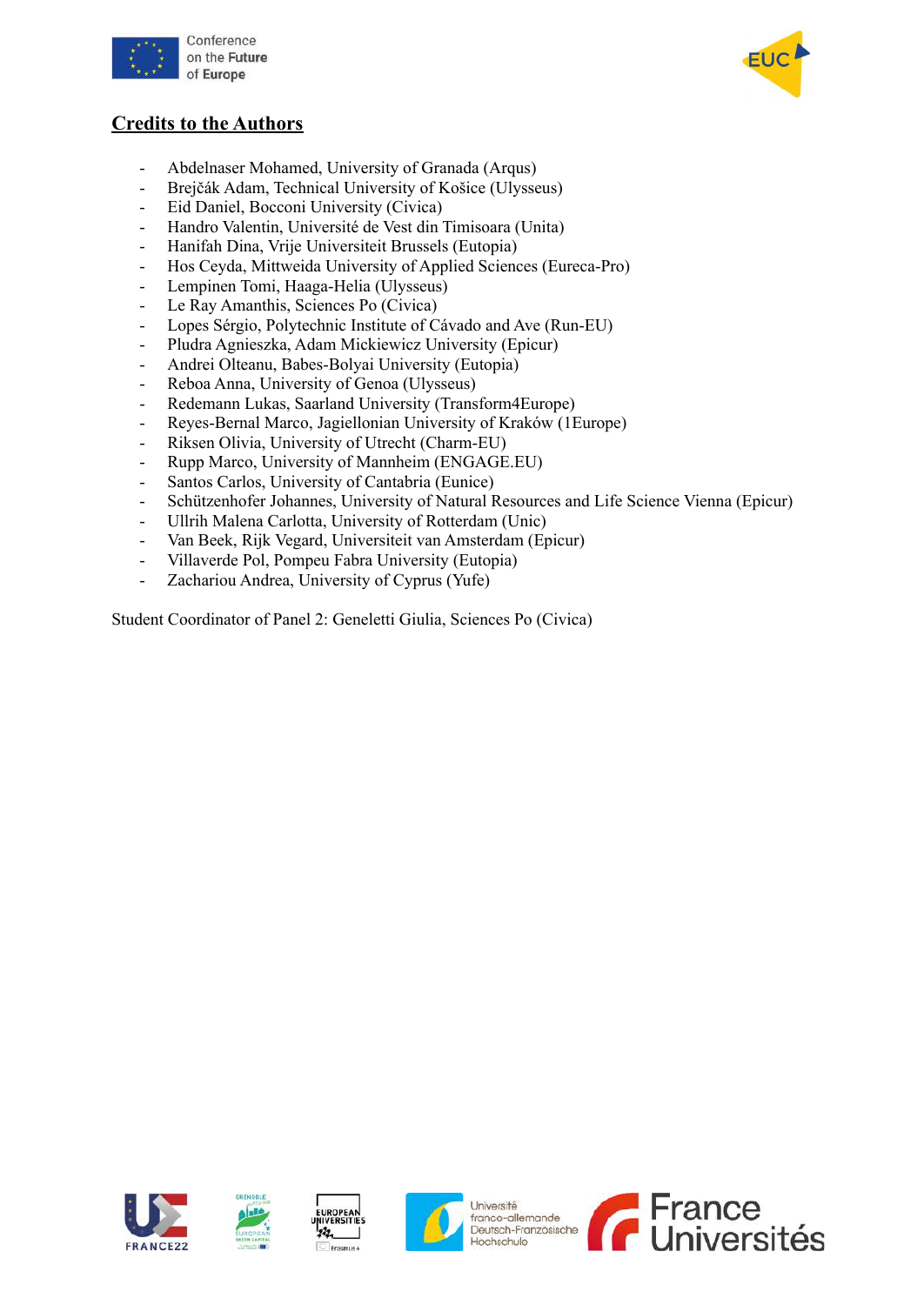



# **Panel 3**

**European Health Union:**

**A collective and integrated response to shared health problems**

## **Executive Summary**

The differences in health strategies in the past few years have highlighted how integration and cooperation between European countries are crucial to overcome global health problems. This proposal will address how different areas of health (e.g. mental health, digital health, healthcare workers, health costs and research) can benefit from a collective response by the further development of the European Health Union with a focus on the harmonization of public health policies.

## **Problem Statement**

The COVID-19 pandemic has highlighted the need for a European Health Union (EHU). The mental and physical health of millions of citizens has been affected by the pandemic. This reveals the importance of taking care of overall health to have properly working societies that are able to withstand global problems in crisis times. Therefore, it is needed that the European Union takes immediate action on the topic of health, as there is not a single person on the planet not affected by it now. Moreover, it has not only limited the health of the population but also the countries' economies. Although most European member countries offer almost universal coverage for a fundamental range of health services, there are still disparities in health care coverage.

Considering the topic of health within the EU, the countries are sovereign and therefore able to create and implement their own laws. Hence, the chosen strategies in approaching the pandemic and other health-related topics (i.e., digital health, costs, policies and regulations, healthcare workers, scientific research) varies widely within the European borders. Sovereignty also applies to many other areas, in which through the years, the members of the EU have converged and integrated their strategies, generating more efficient systems and further benefits for the European citizens. That is why EHU should follow next.

## **Policy Proposals**

- 1. Enabling a legal, ethical, technological and financial framework for the integrity, the quality, and the standardization of health data across European countries; for a better interoperability of health systems as well as a more efficient collaboration on joint innovative projects.
- 2. Reducing the gap between basic sciences, health research, and healthcare sector by funding multidisciplinary projects and teams, further developing joint









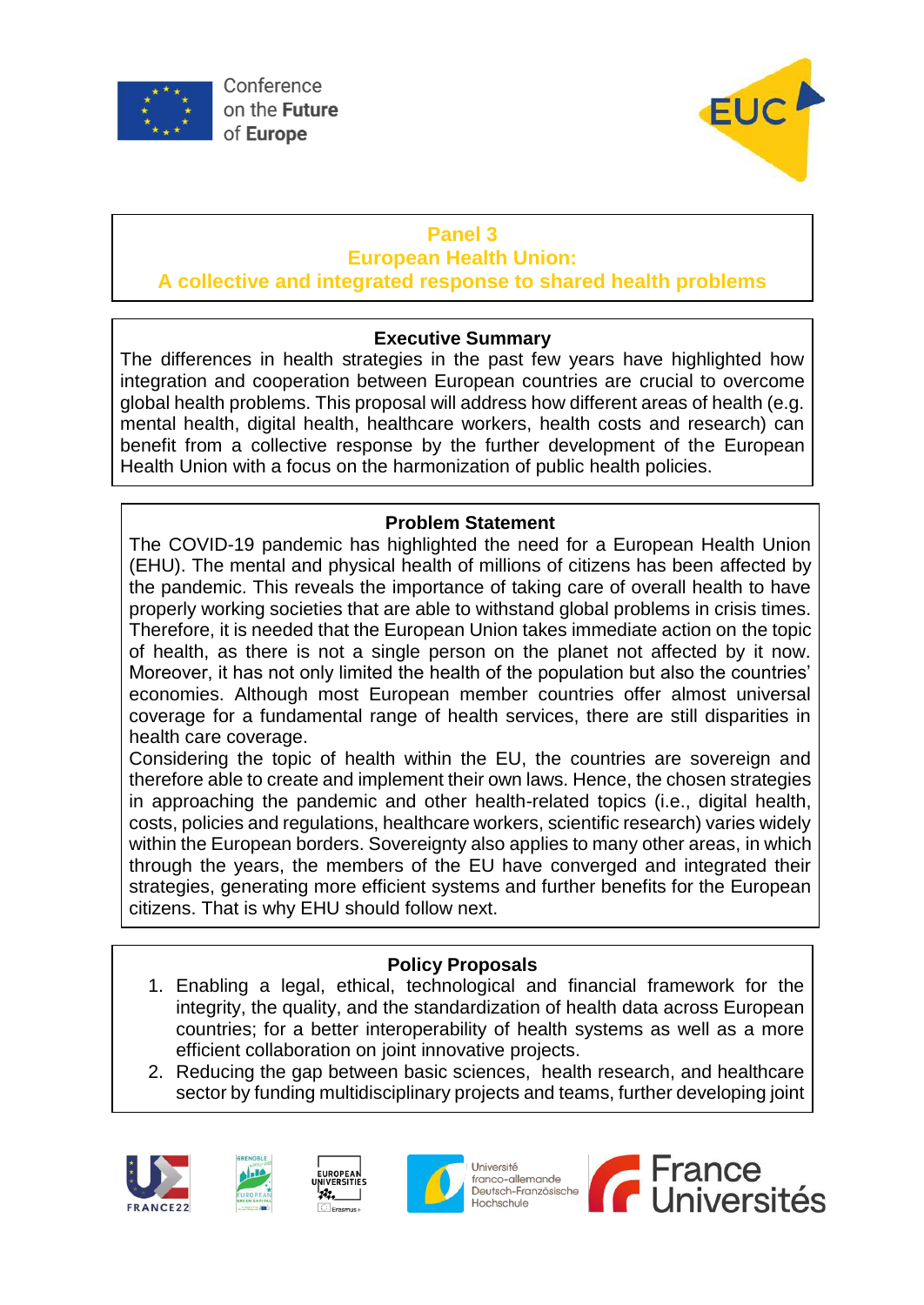



curricula and establishing guidelines for the harmonization of the work practices of the three stakeholders**.** 

- 3. Promote health literacy among European citizens, and countries in order to prevent misunderstandings and clinical errors, providing the foundation of knowledge needed to create a unified and coherent set of digital tools, to be used by the European Health Union (e.g. European Health Insurance Card).
- 4. Increase the support in risk management within the member states during health crisis and include binding elements in EU policy regarding the topic of health. This could lead to more harmonized strategies within Europe, potentially expanding to a global level.
- 5. Improve access to mental health care, considering the different needs and vulnerabilities of the populations, especially young people who were one of the most affected by the pandemic.
- 6. Improve working conditions for healthcare workers to make the job more attractive and to make them stay in the job longer without mental health problems, so that the healthcare workers shortage will be eased and the patients get the best care there is.
- 7. Centralize medical products (e.g. vaccine, medications) purchase and negotiation with biopharmaceutical companies.
- 8. Develop health hubs in highly populated Europe regions and near borders that specialize in cutting-edge treatments and/or rare diseases to progress faster in healthcare innovation. These hubs would be able to treat any European citizen in the same conditions.
- 9. Provide effective access to critical health services, ensure sufficient health insurance coverage for the entire population, as well as proper geographic distribution of health services across different regions in each country.
- 10.The European Health Union must ensure the confidentiality of European citizens' health data by creating a secure platform coordinated between the Member States and their government services, which would only be accessible by doctors within the Member States.

Eleonore Miressou-Got, Lucas Cardoso da Silva, Zaineb Amor, Marta Lis, Leonie Steffan, Imane Boussof, Daniela Marques, Farhane Hacini, Michael Brida, Fernando Amador Pla, Fadzai Munyuki, Alejandro Gutierrez Ramos, Alexandru-Stefan Pavel, Lorenza Vittoriano, Sloan Kudrinko, Félix Takács, Bálint Tripolszky, Emma Swift, Christian Clerebaut, Jochem Klaassen, Guillermo Llavori Rodríguez, Francisco Antonio Domínguez Díaz, Gaston Lahmar









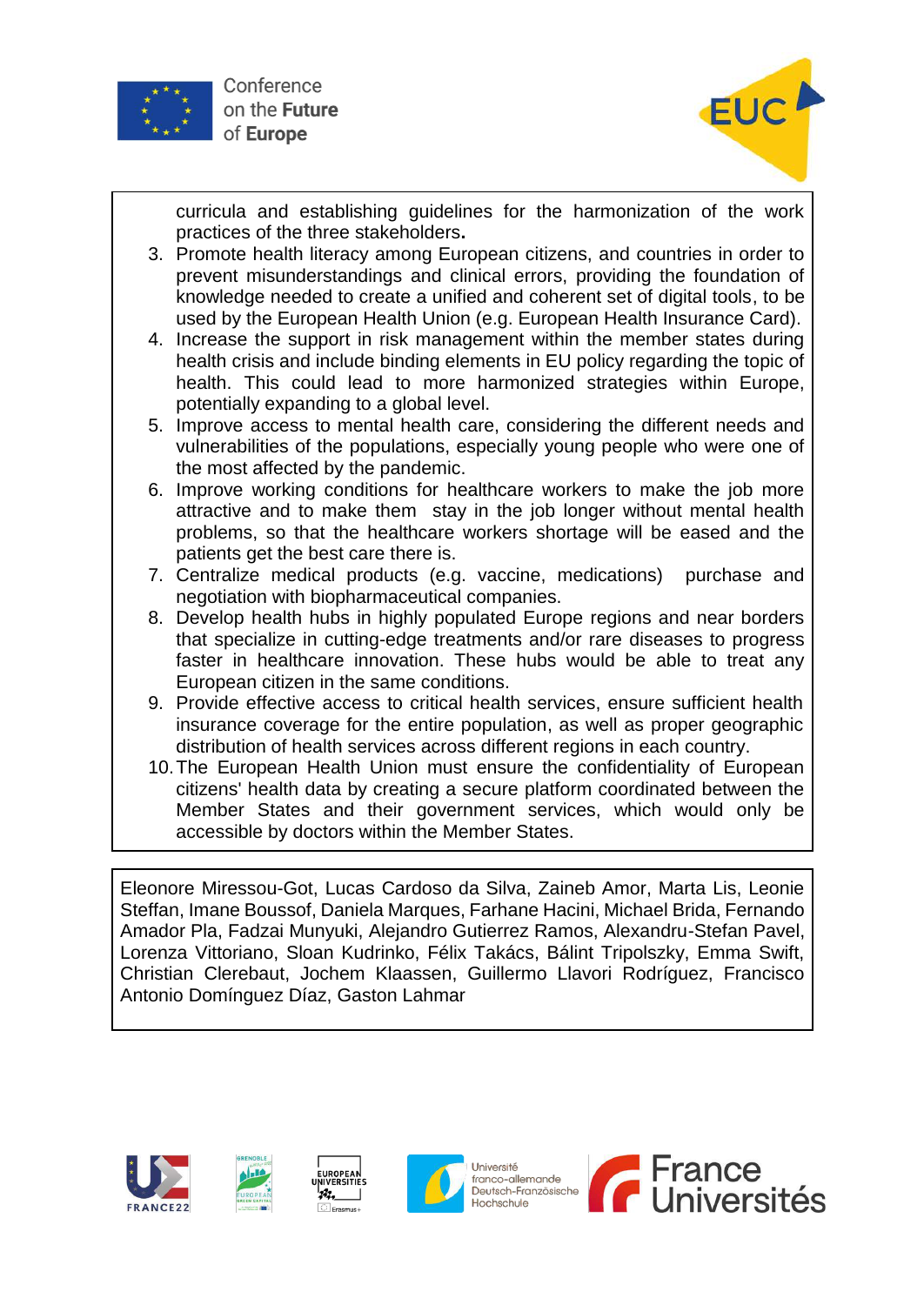



# **A greener CAP**

### **Executive Summary**

This Policy Proposal presents a more self-demanding CAP. New strategies are proposed to make CAP greener. We introduce them in a way that does not subordinate Environmental goals to Internal Market ones. However, the new CAP will defy the myth of inefficiency by being mindful of impact driven initiatives. A nonconformist CAP is possible, and we must implement it in earnest.

### **Problem Statement**

The new CAP is the greenest CAP in the records, and the European Commission claims 40% of total expenditure supports climate action. But is it enough? According to the European Environmental Agency, planned reforms will only reduce emissions by 5% on 2005 levels. This violates the binding annual targets set by the Effort Sharing Regulation for 2030. European Environmental Researchers have questioned expenditure claims with more than 3.600 of them signing a position paper calling for more action in setting biodiversity targets.

The issue of Greening CAP exists in an Institutional and Legal context. Firstly Article 11 TFEU and art 37 of the EU Charter of Fundamental Rights set forth the commitment of the EU to look for the protection of the environment and sustainability of development in all its policies. CAP is a shared competence between the EU and the MS and Codecision is the default legal procedure to shape it.

The CAP organises its funding along policy cycles. The new CAP policy cycle (2023-2027) is opening as a political agreement was agreed upon by the EP on the 23rd of November 2021. Now that the Commission is reviewing the national CAP plans the EP has still a last asset to influence the CAP by issuing non- binding own reports. This is especially the case in a new CAP budget that gives room for MS discretion. A Green CAP requires compromise, and the EP should be vocal alerting the Commission that MS national interest is not necessarily the environment's interest.

The definition of Sustainability should be subject to peer review and consensus by independent experts, including Commission Research Centres. We acknowledge on each criterion and region this definition must be re-examined.

## **Policy Proposals**











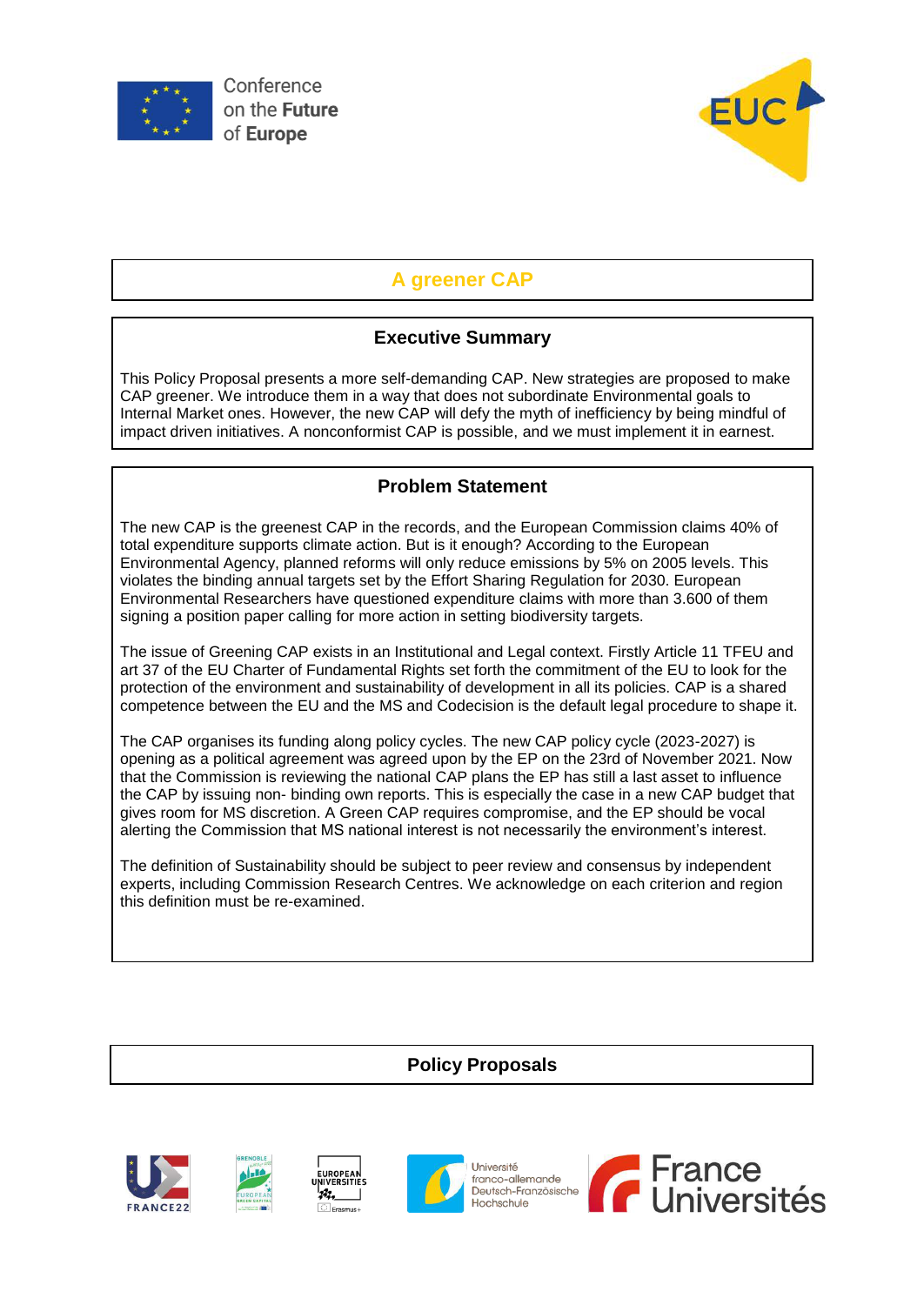



Proposal 1. Actively phasing out pesticide and chemical fertiliser use in the EU over the next three CAP cycles. Besides emitting GHGs, these products deteriorate the mineral and biological soil composition, increasing our dependence on them yearly. The EU should strive to align with its own foreign policy, as it supports and funds the initiatives of Bhutan, a country that plans to raise and import only pesticide and fertiliser free produced agrifoods. We propose a longer transition period than the rest of our proposals, because we recognise the potential impacts on production and prices. Dividing these products in three categories according to their pollution impact, with each category banned in a cycle.We recommend MS to make campaigns against agriproducts being discarded on aesthetic grounds to counterbalance the resulting partial decline in production.

Proposal 2: Adoption of Common Accreditation Framework to encourage young farmers under the age of 40 to drive environmentally friendly farming practices. The basis of this proposal lies in mandating vocational farming training in rotation along crop cycles in the Member States (MS). Young people under rural development should be targets of a scheme emphasising sustainable farming practices, fostering research and development, and encouraging age, gender-balanced participation. We want to streamline processes to give young farmers tools and skills with an EU wide recognition to make them drivers of sustainable farming practices.

Proposal 3. Remove the hectare criterion as the guiding principle for the European Agricultural Guarantee Fund basic income support. CAP should move to universal minimum farmer income, with bonus criteria to increase payment allocation. Farmers should get economic incentives to implement sustainable measurements: reintroduce natural pollinators and pest controllers, regenerative crops, and seasonal crops, reducing pesticides and fertilisers. This encourages farming more fertile soils, repurposing the rest through greening direct payments. Reduced land utilisation in agriculture will impact biodiversity positively and be useful for protecting farmers from small MS, who tend to have smaller farming units and increased land-use competition.

Proposal 4. Insert mirror clauses in the new EU-Third Countries/Regional Blocks free trade agreements. This would mean that trading partners wishing to export their agricultural products to Europe must comply with its phytosanitary and environmental standards. Given the strong constraints on EU farmers, Europe cannot accept to put trade above environmental and consumer protection. We support the French presidency of the Council initiative to introduce said clauses to push for global climate goals and incentivize other countries to follow. This guarantees an equal playing field before EU consumers, who should access agriproducts of comparable quality.

Proposal 5. Enhance crop diversification and cultivation of endemic plants. This topic is of growing concern for the Commission, which funds projects like Diverfarming to research diversification through crop rotation and intercultures, which are tied to environmental resilience and to market flexibility. It stops biodiversity loss, soil degradation and water pollution. Farmers are held back by risk aversion and short tenancies halting investment recovery. Thereby, we request the Commission to issue a Code of Conduct. This Code would be signed by lessors who commit to lengthening contracts for crop diversification, to insurance givers to issue reports predicting weather events affecting crops and to demand the Commission that approval of National CAP Plans pends on providing dispute resolution channels.









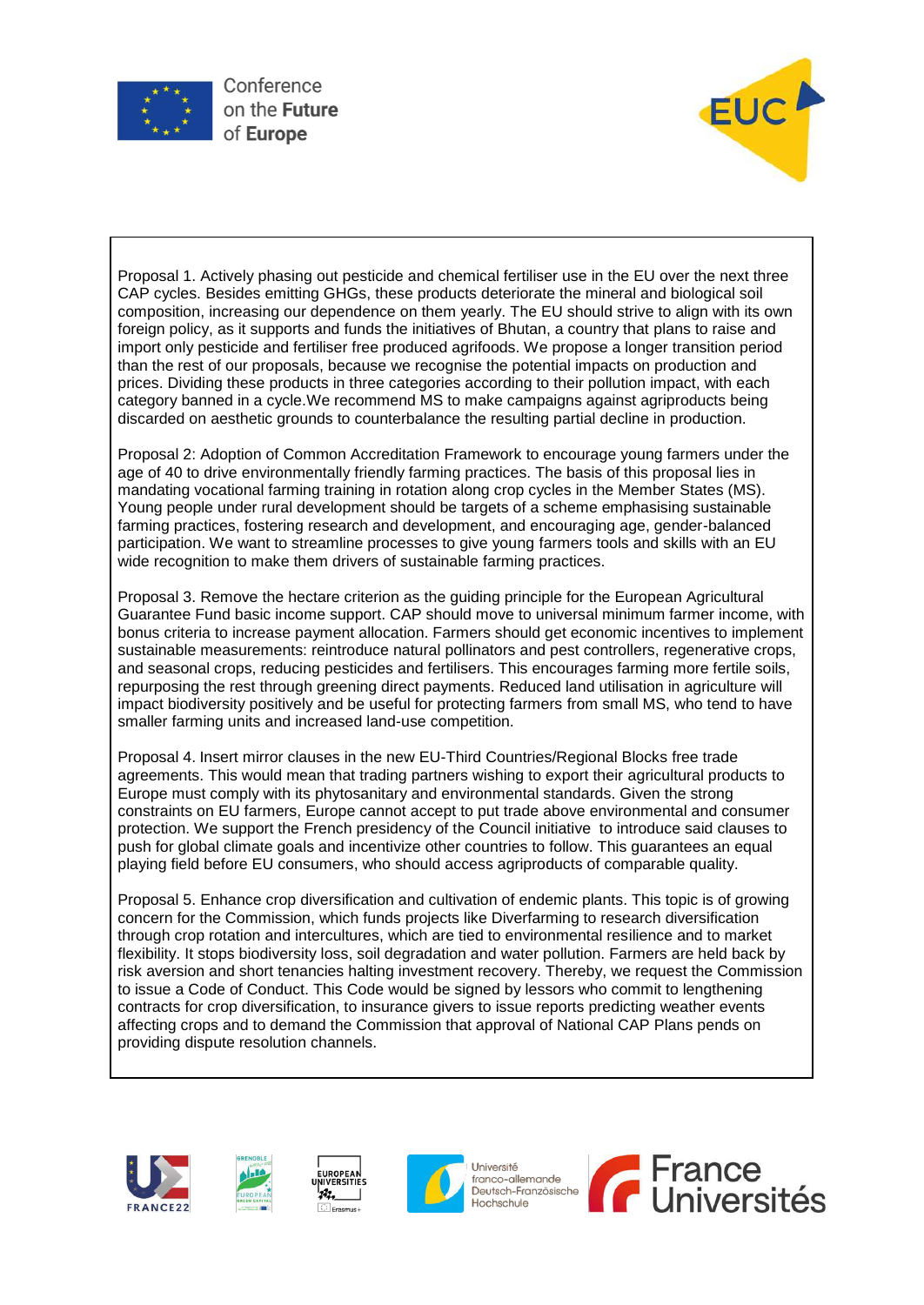



Proposal 6. Take a step forward in EU Ecolabelling assessment criteria. We propose labelling based on the measurement of the carbon footprint in each consumer product, with the aim to include additional measurements once this system is well-established. Implementation will be phased in, with major food retailers bearing the primary cost of certifying their suppliers. A method like the Nutriscore colours is recommended as consumers need to identify the impact of what they buy easily. A reduced demand for carbon intensive products (meat and dairy) is a social necessity. In fact, if we are to move towards sustainable development, we need policies that tackle consumption trends and consider how they drive environmental degradation in less affluent regions.

Proposal 7. Accelerate the transition to circular food systems. First, we propose promoting regenerative agricultural practices based on principles including but not limited to agroforestry and permaculture, based on local environments. Second, identify food waste sources at all stages of the supply chain and advocate regulations to create a less wasteful system. The Garot law in France is an example, introducing an obligation for supermarkets to redistribute unsold goods. Third, capture the value of food waste by transforming it into valuable materials and products and improving current composting systems. A specific emphasis should be placed on implementing these principles in urban contexts. This will improve the resilience of food systems in face of the increased pressure faced by ecosystems due to climate-induced hazards.

Proposal 8. Promote internship schemes in farming. Establish a practical information network on farming and help agricultural businesses to achieve concrete projects (short or long term) by the mobility of students and young people who are interested in farm life across different farms. The young people with no prior knowledge on farming are the main group of concern, with this we are hoping more of them would be inclined to go to the farms since picking a future in farming is a bigger step to take without a general idea of the farmlife. By recognising a validation of competences on farming skills, we could help the youth to start their own farming business. We would like to promote the WWOOF initiative on a European scale. This would widen the network for farmers, exchange of practical information, promote young farmers, and peer-based education. This could also benefit traditional farmers to take more sustainability into account in their production. There would be criterias for farmers to enter the network (paperwork, security checks, social checks, etc.). The certification for the interns will be delivered after a report of the skills acquired.

Proposal 9. A great number of CAP policies require close monitoring of environmental factors. Due to the scarcity of available data for an efficient decision-making process for future policies we propose a new, European-wide monitoring programme. The aim is threefold: i) to evaluate if the conditionality for receiving CAP funding is met; ii) to check if sustainable criteria are implemented (for example, sustainable eco-schemes); iii) to evaluate if measurements proposed in CAP have a significantly positive impact on ecosystems, biodiversity, water and air quality, soil nutrients… We need new environmental indicators and proxies (general and particularised to the variety of agricultural and ecological contexts of the EU). The implementation could be centralised and carried out by a European Institution, or the funding could be derived from the MS Agriculture ministries.

**Names: Maisha Maimuna, Daniels Henilans, Asya Coşkun, Ekaterina-Michaela Tomou, Inés Lambistos Casado, Lisa Hakelberg, Magdalena Kwiecień, Vasiliki Despoiniadi, Octavio Cruces Guaderrama, Anne Foissy, Elena Olmos Carbonell, Nadia Youssouf, Germain L'Hostis, Silvia Montagnani, Sarah Gangl, Akshay Anil Jamdade, Thais Nuvoli, Charlotte Malle, Juan Ojeda Plasencia, Frederick Thelen.**









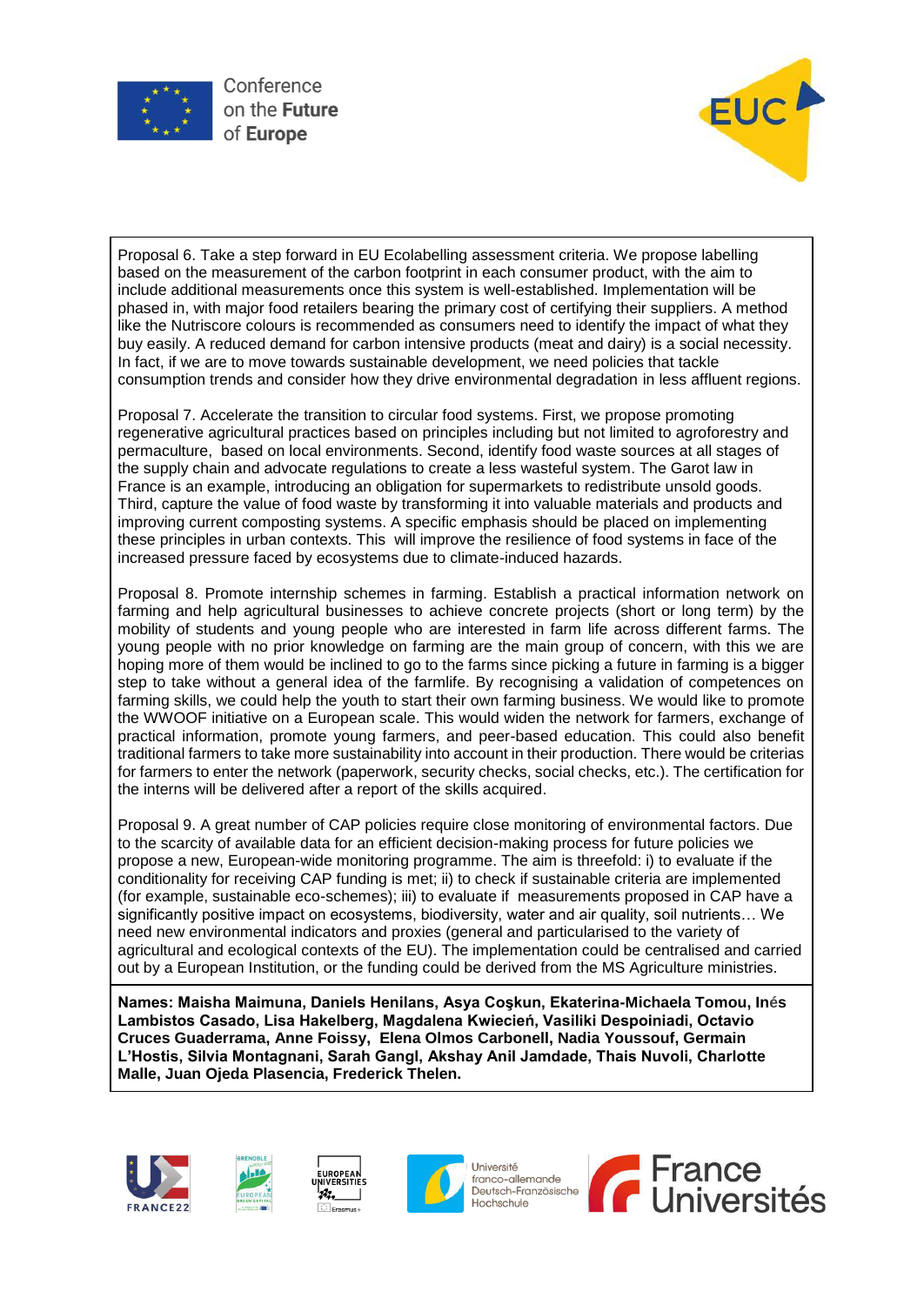













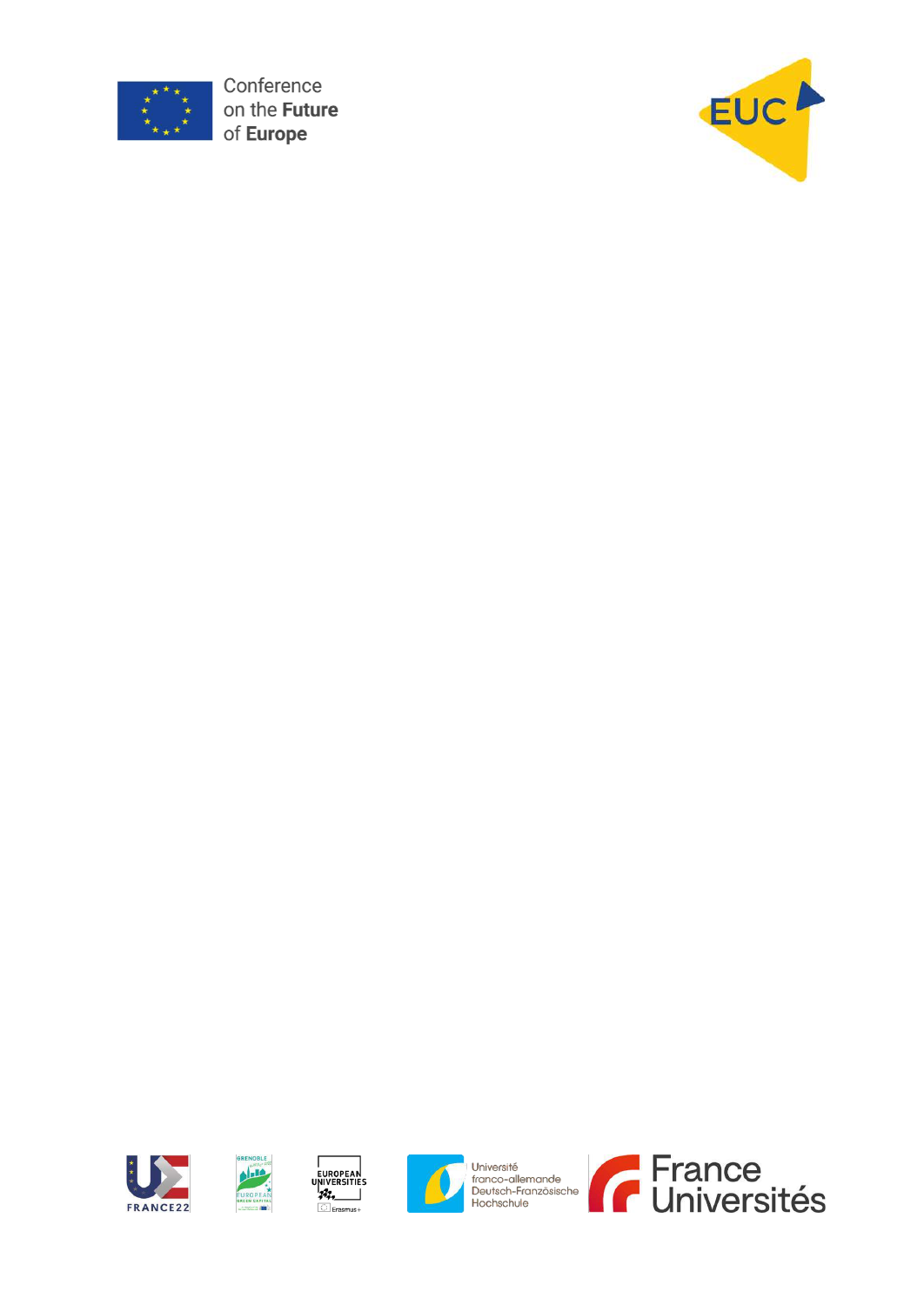



### **Sustainable development or degrowth - What economic model can the EU adopt for tomorrow's world and how can it be durably settled?**

#### **Executive Summary**

This policy proposal introduces solutions to shape the future economic system of the European Union. It takes social, economic and environmental factors into consideration to mold a sustainable, efficient and resilient Europe.

#### **Problem Statement**

When thinking about the future economic system, a lot of questions . The already implemented regulations are rather vague and intangible. Designing the economic system of the future is a huge challenge which needs to be addressed, because this is the actual frame in which states, companies and people interact. It is of most importance to find a sustainable system that is able to react and adapt on certain issues, for example climate change. It is vital to European Union is heading towards a more united and resilient future. We need to overcome the fossil and the exploitation of the nature. new economic system to be implemented be circular, sustainable and resilient framework must consider environmental boundaries and social minimum standards, as for e.g. Prof. Raworth suggests in her idea "Doughnut Economy". Bringing key actors together towards better . Green economy accounts for the environment and the value of natural assets, in planning and decision making, and focuses on the quality and sources of economic growth - as opposed to today's focus on the growth number only.

#### **Policy Proposals**

**1.** Member states have different environmental, economic and social characteristics.Therefore, **each EU Member States should acquire the highest possible specialization by region in activities and sectors where it has sustainable comparative advantages. Higher education and research will play a key role in this specialization process.**

**2.** According to the European Commission only 38% of waste is recycled in the EU. We recommend **transitioning to a circular economy, including a circular bioeconomy, by giving incentives to companies to develop policies based on this model. Actions to be taken include reduction of waste of resources in the production process, emphasizing the utilization of renewable resources, plant and animal by-products, biodegradable materials and. raising awareness of local communities about the advantages of the circular economy.**

**3.** 21 EU Member States are coastal and European citizens have an inseparable connection with the sea, a source for prosperity and sustainable development. We recommend the **adoption of a new productive development model based on the Sustainable Blue Economy (centered around sustainable use of ocean resources) which considers the three pillars of sustainability: environmental, social, and economic.**

**4.** Free allowances under the Emissions Trading Scheme (ETS) will be phased out from 2026 when the Carbon Border Adjustment Mechanism (CBAM) becomes operational, and eliminated by 2035. The free allowances hinder a fast achievement of net-zero emissions. **Phasing out of free allowances should be**









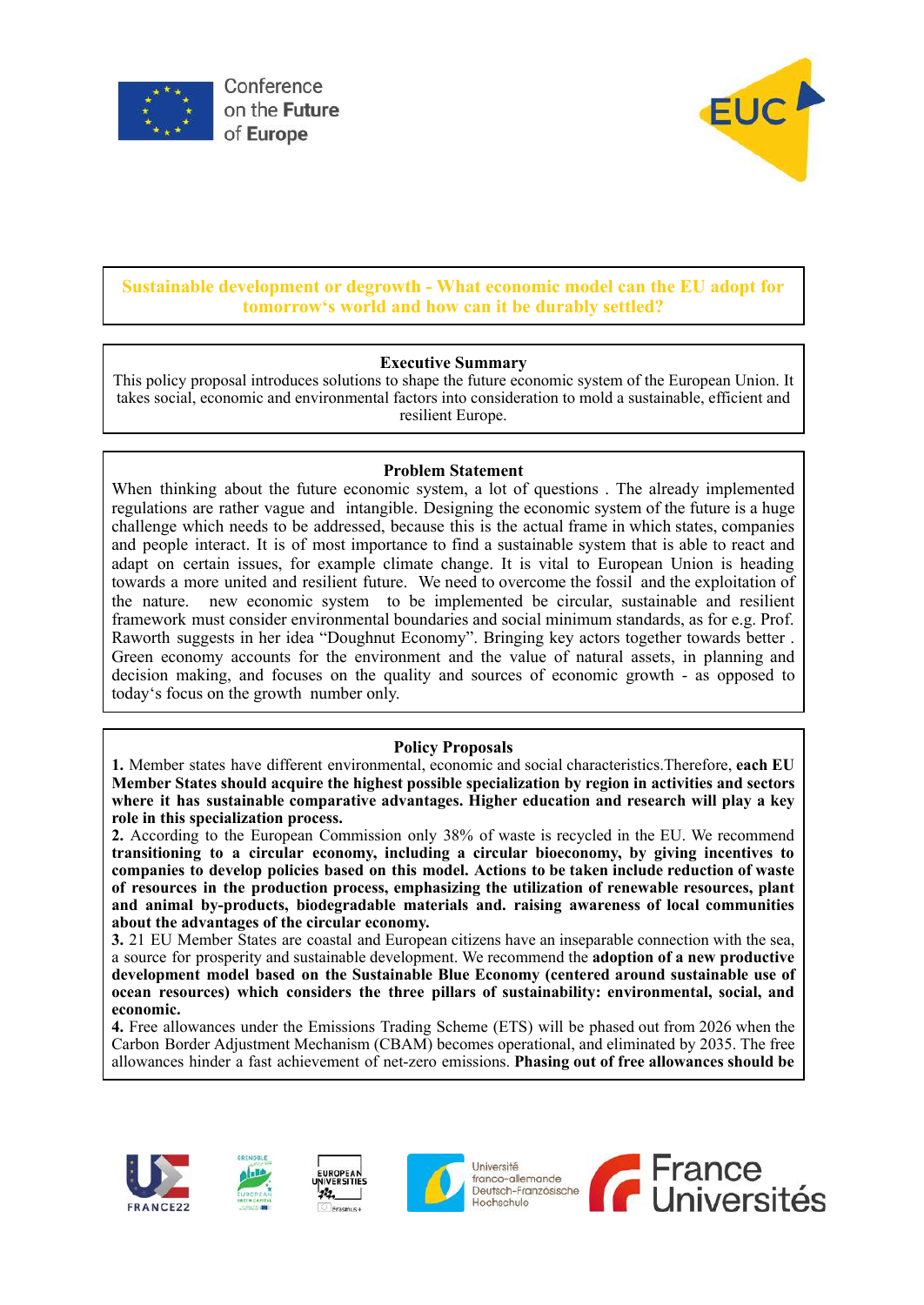



#### **accelerated and eliminated by 2030. The funds gathered from carbon imports should be used for the green transition in Europe.**

**5.** The Global South is likely to experience significant shocks from the implementation of a CBAM and decarbonization efforts. The EU needs to support the Global South in decarbonization, as climate change is a global challenge. **Dialogue with the Global South should be increased, to better understand funding needs. Setting up a separate EU fund to be included in the next Multiannual Financial Framework will help finance the transition of developing countries. Enhanced communication with partners (IMF, World Bank) must help identifying additional sources of funding for the Global South.**

**6.** Forest biodiversity is important for providing clean air, capturing carbon dioxide emissions and preventing soil erosion and climate change. Deforestation is a serious threat both within the EU and in the rest of the world, with the EU being responsible for the destruction of 10% of the forests worldwide (WWF). **Member States should adopt baselines and national targets for reforestation based on their own situation. This could be integrated in the current ETS (for within the EU) and a CBAM (for imports), refunding allowances costs for firms that actively participate in reforestation projects/that reduce their deforestation activities subject to submitted proof yearly.**

**7.** Since 70% of European citizens live in cities, and this generates 23% of all the greenhouse gas emissions from transport, investments in cycling projects are essential so that urban mobility becomes more sustainable, smart and healthy. **A ban on car access to city centers should be imposed, and investments in bike infrastructure should be supported by the EU, creating safer bike lanes, cycle paths and bike-only streets.**

**8.** The European Environment Agency shows that trains emit 28.39g of CO2 per kilometer per passenger, making it the least carbon-intensive mode of transportation, compared with 244.09g for planes. Train travel is under-utilized due to difficulties of cross-border travel, train infrastructure and high cost. **A common subsidized transport ticket system based on single tickets across providers and borders should be established which ensures fair prices and adequate cooperation/protection in the case of transport incidents, such as canceled or delayed trains. The implementation of standardized long-distance train infrastructure should be prioritized when new or cross-border connections are established. A marketing campaign should underline the clear benefit for both the environment and the consumer of traveling by rail instead of flying.**

**9.** The fossil assets of the 11 big euro banks represent 95% of their total equity in 2021, it is therefore urgent to settle key steps to reach net-zero emissions. **By 2030, fossil assets (assets related to the exploration, development, transportation and use of coal, oil and gas) must not represent more than 50% of a bank's portfolio, with penalties in the case of infringements.**

**10.** The price of energy has skyrocketed and the transition from fossil fuels to sustainable ways to produce energy is costly. The generation of energy by the citizens contributes to the democratization of the energy production process. **A system where energy consumers (farmers, households, small and medium enterprises) can become renewable energy producers should be implemented,through funding and regulation.**

**Credit to the authors :** Mara Balasa, Helena Berkmann, Adie Borboli, Vincent Catellani, James Clifford, José Maria Cueto, Sofia Edroso Stroebe, Ruth Ferguson, Adrian Ferran, Alberto Ferrer, Linda Godefroy-Rebouh, Paulus Guter, Adéla Terezie Hurtová, Ioannis Katsounis, Diana Laborda, Eetu Leinonen, Rosy McGee, Bozhana Matichkova, Nils Maynard, Georgiana Olteanu, Aisee Khismatouline Sciurpa, Marc Steiert, Kinga Stern, Vlad Tanase, Alba Vasquez, Julia Vögele









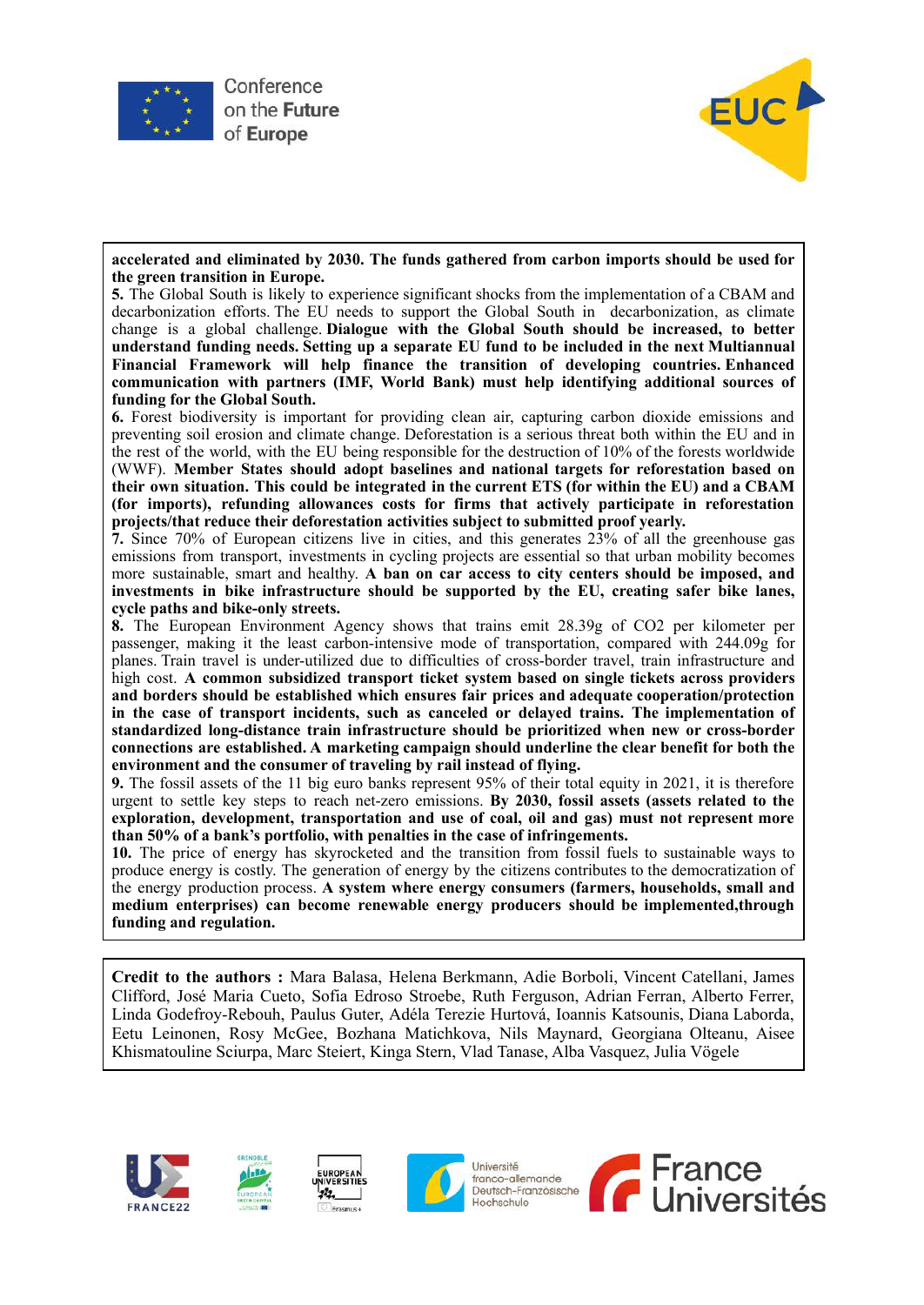















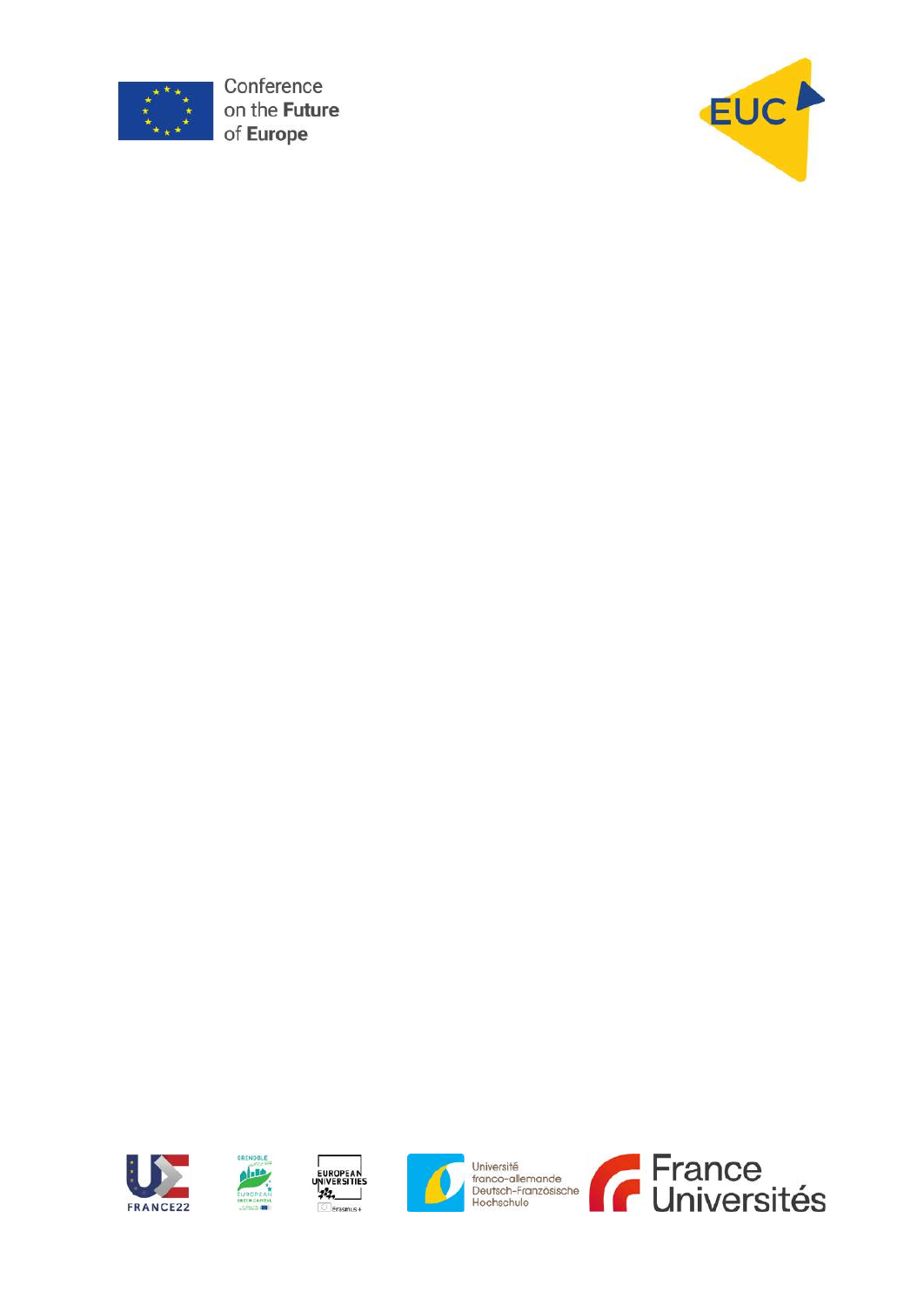



#### **Panel 6 Transcending Together – Towards e-Democracy for the Future of Europe**

### **Executive Summary**

With the rise of digitalisation and the impact of COVID-19, the European Union faced many challenges in transforming its institutions into accessible and inclusive digital platforms for all Europeans. Therefore, the main focus is to ensure that everyone across Europe is aware of their rights, digital tools, and its benefits. The following document provides recommendations in the fields of online education and voting, multi-linguistic representation and information accessibility, among others. It answers the question of how the digital transformation could enhance democratic participation.

### **Problem Statement**

We are in the middle of a digital transformation: Not only have human activities been subject to change in the digital age, but even entire political systems experience a great shift in regard to their governance structure, the politics of information distribution, and citizens' right to participate.

However, while some EU citizens have the socioeconomic advantage to live in a well-developed country with suitable infrastructure or a well-funded educational system in which access and use of digital tools is no obstacle, other regions of Europe still struggle to include all people in the digital space. The European digitalisation process reveals an increasing trend towards a deep social component, risking further societal cleavage across the European Union.

It is, therefore, the responsibility and challenge of political leaders to ensure the equal and safe participation in the digital spaces for all European citizens. We must benefit from the effects of the increasing digitization in our society, making them accessible and perceptible for everyone. The COVID-19 pandemic has demonstrated the value of digital alternatives of communication and participation. It is necessary that the EU invests in policies for the digital transformation and makes sure that nobody falls behind the level of participation that prevailed before the pandemic. Digital tools enable citizens to virtually get in contact with supporters and opponents alike, fostering rich and fruitful discussions about the future of democracy.

Consequently, we have identified 10 key areas in which the EU should take action and propose 10 policy recommendations of how to achieve an inclusive digital democracy for the future.





 $\hat{m}_i$ 



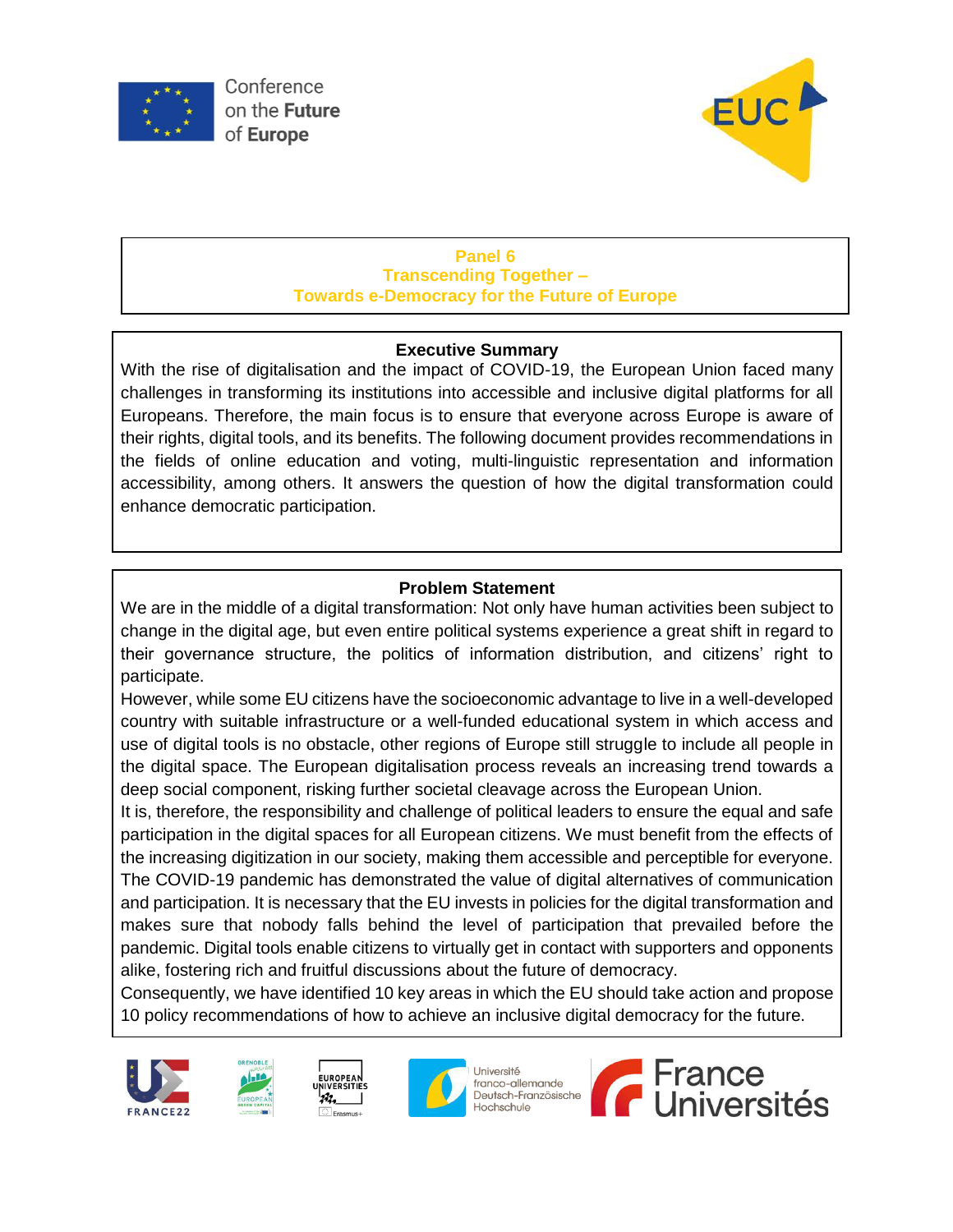



### **Policy Proposals**

1. Spotlight lenses - Enhancing visibility of existing mechanisms and inventing new ones

Despite the existence of the European Citizens' Initiative and the European Parliament petitions, many citizens are unaware of these mechanisms. We need to promote them at a national, regional, and local level, and take advantage of the public salience of the European elections to do so.

2. Our opinion matters – Implementing Permanent Citizen Councils

Participatory democracy mechanisms must be strengthened. This should be done by making them permanent and more impactful. On one hand, by institutionalising the citizens' panels and implementing them on the national level. On the other hand, by maintaining and reforming the multilingual digital platform of the CoFoE after 9th May 2022.

3. Vote from home – Online voting as an option, not a solution

Secure, transparent, and straightforward online voting through a digital platform is a necessity. It should be accessible from anywhere and equal for everyone.

4. The EU has my back – EU's principles for safer digital spaces

All activities organised by the European institutions must ensure that every participant feels safe in digital spaces. Mechanisms to prevent and combat hate speech and discrimination should be put in place.

5. Popular democracy – Implementing an unbiased digital platform

The EU should work actively towards making the existing digital platforms more inclusive, engaging, and comprehensive for everyone. Young people must have easy access to transparent information and equal participation opportunities in order to develop themselves into conscious, active, and critical citizens.

6. Include to integrate – Enhancing inclusivity by expanding options

In order to ensure that every citizen has equal access to information, an 'easy language' option on all EU and governmental websites, mindful colour coding for the visibly impaired, adjustable letter size and audio accessible content should be implemented.

7. Language Umbrella – European multilingual cohesion







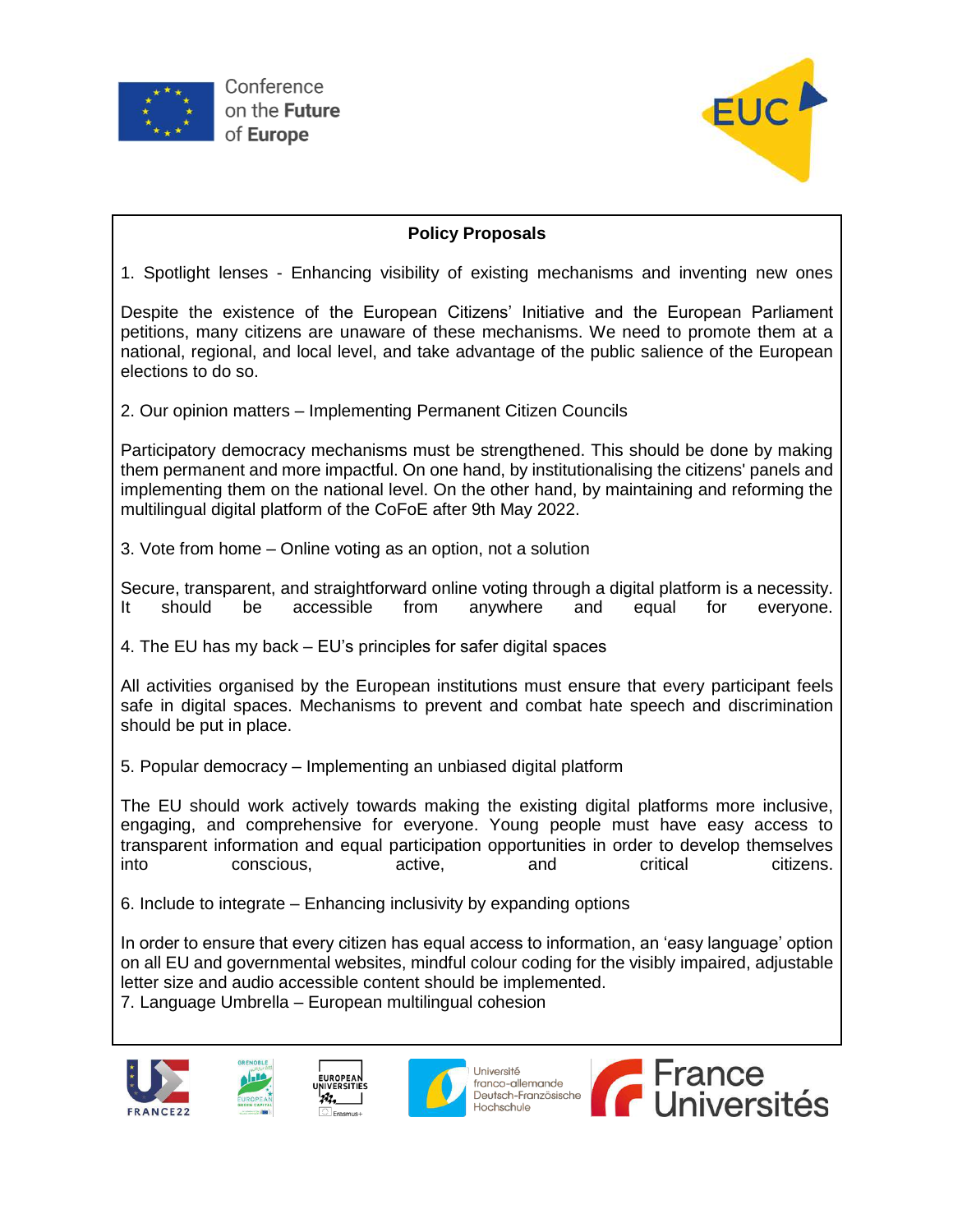



Even though the official European documents are already translated into the 24 EU languages, this excludes nationally-recognised minority languages of countries within the Union as well as those spoken in the potential EU member states. Thus, we strongly encourage to ease access to official publications in all these languages in order to improve the cohesion in Europe.

8. Educate to excel – Enhancing critical digital literacy among all EU citizens

Digital literacy enhancement needs to happen so that all citizens, regardless of their socioeconomic, educational status and age, are equipped with the tools and skills to participate in the digital spaces. Creating additional community services and transforming the already existing ones could greatly contribute to this cause.

9. Rise up, get involved and see the world – Enriching early education with European mobility and the development of democratic competencies

The EU should focus on fostering exchange programs in primary and secondary education levels in order to increase knowledge about the EU and its values. Pre-academic exchange programs are a core value to build and solidify a European identity in younger generations.

10. Culture on the go – Using augmented reality to educate

Strong digital connections bring Europe closer together. Using augmented reality offers everyone a chance to visit important European landmarks and discover the diversity of European cultures with the assistance of your own mobile device. Therefore, we encourage European Union representation offices at the national level to use augmented reality to bring the European Union closer to citizens.







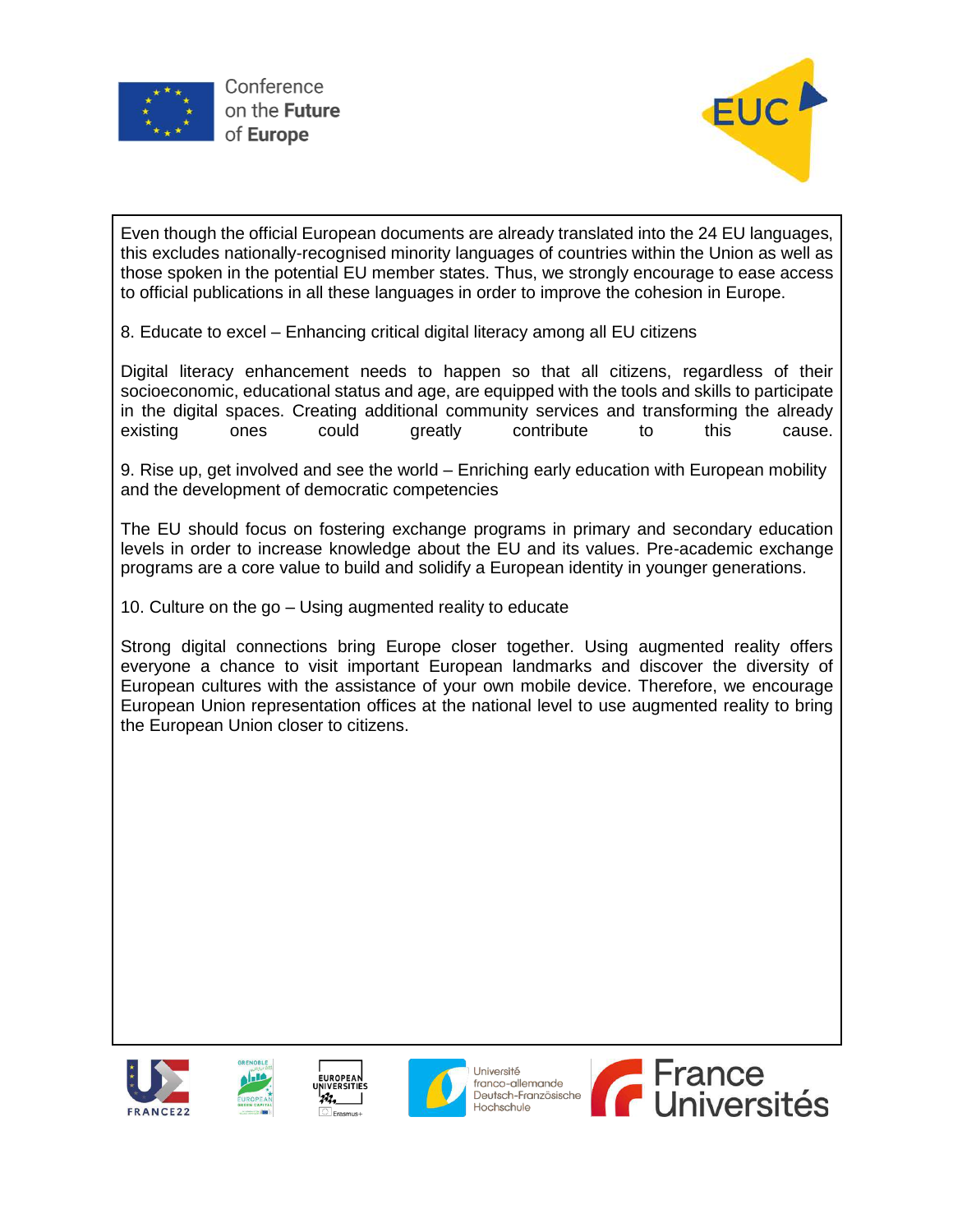

**EUC** 

Credits to the authors :

Jessica Winter, Milla Räty, Maxime Geerts, Teemu Turkki, Dario Topić, Xenia Sikora, Katarina Tomasevic, Dora Paula Varadi, Lovina Okonkwo, Darya Patotskaya, Haris Agović, Tuuli Ahonen, Claire Grard, Pedro Moya Carbajo, Iván San Atilano, Kathrin Ebel, Gladys Gros-Desormeaux, Youssef Siher, Eugenia Di Pólito, Pauline Viala, Julia Fernández Arribas, Daphné Biboum, Nadezda Arteeva, Nina Harbecke, Inés Fernández Caba, Laura Fernández **Sutil** 

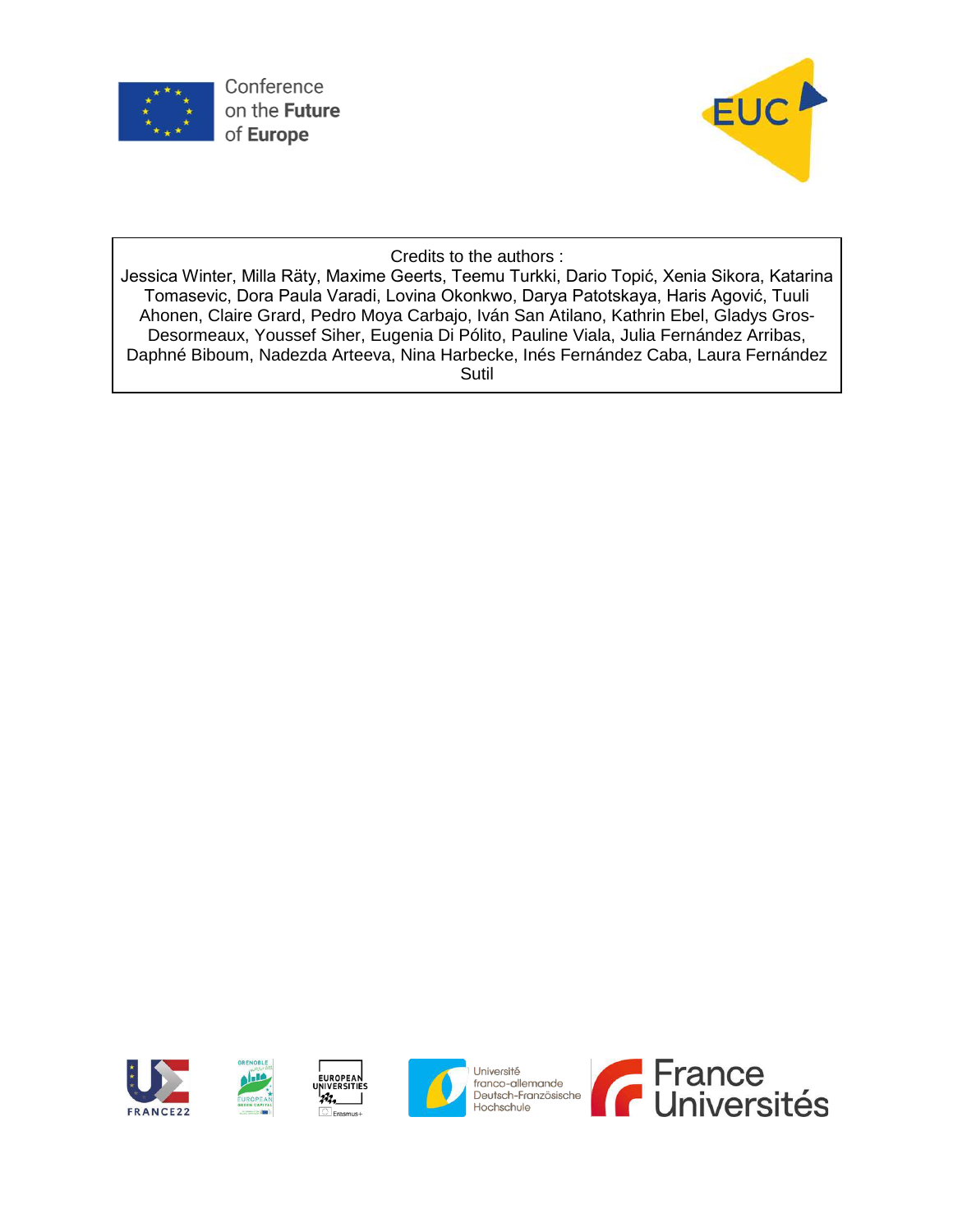



### **Panel 7 Social media: opportunities and threats - How can the EU regulate digital platforms without limiting freedom of speech and the free exchange of thoughts?**

### **Executive Summary**

Brief and concrete summary of the Policy Proposal

### **Problem Statement**

The rapid and ever-evolving growth of social media has brought with it challenges of hate speech and privacy concerns, and legislative intervention appears to be the best way forward to address the protection of individual rights by the companies governing the social media landscape. The interaction between individual social media platforms' voluntary governing principles and the wider framework of international human rights and data privacy legislation requires further development.

Hate speech and hate crime have seen a sharp rise across Europe and have become a particularly serious and worrying phenomenon – offline and online. It is important to highlight that according to the Council of Europe (Recommendation n.º R (97) 20), *hate speech covers all forms of expressions that spread, incite, promote or justify racial hatred, xenophobia, anti-Semitism, or other forms of hatred based on intolerance.* 

Everyone should have the right to benefit from public measures to promote the responsible use of cyberspace and to protect against all forms of discrimination and crime. Therefore, it may be necessary to sanction or even prevent all forms of expression which spread, incite or justify hatred based on intolerance. According to the United Nations Strategy and Plan of Action on Hate Speech of 2019, *"addressing hate speech does not mean limiting or prohibiting freedom of speech. It means keeping hate speech from escalating into something more dangerous, particularly incitement to discrimination, hostility and violence, which is prohibited under international law."* 

**Freedom of expression,** which includes the **freedom of speech,** is a fundamental







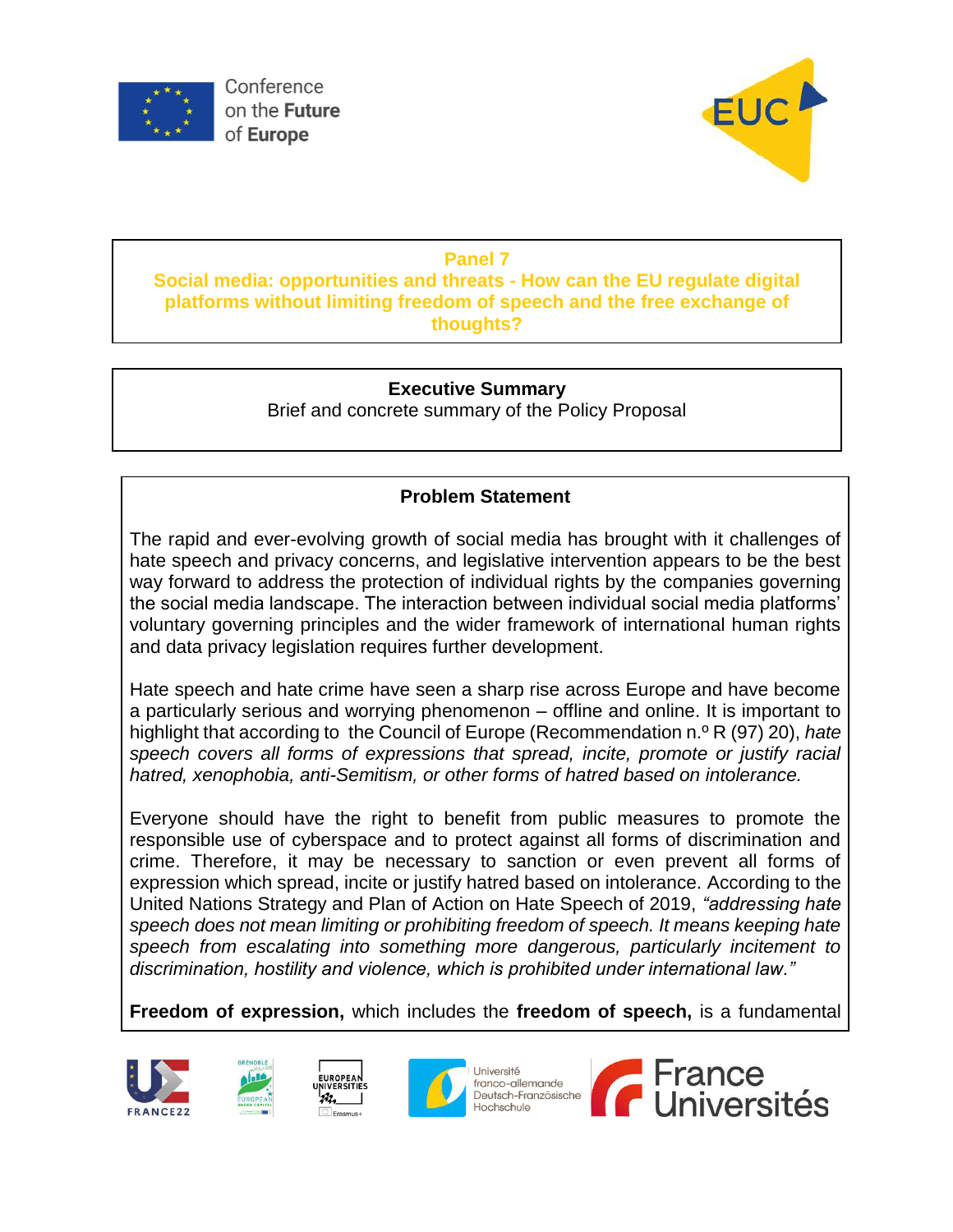



right, defined by the Universal Declaration of Human Rights as *the right to hold opinion without interference and to seek, receive and impart information and ideas through any media and regardless of frontiers.* Whilst **freedom of thought** is an absolute civil right that cannot be restricted, freedom of expression can be restricted as a means to prevent harm to other fundamental rights, for example dignity and integrity. Article 19, para. 3, of the ICCPR (International Covenant on Civil and Political Rights) requires limits on freedom of expression to satisfy the three-part test of legality, legitimacy, and necessity and proportionality.

The UN Guiding Principles on Business and Human Rights ( UNGPs), endorsed by the UN Human Rights Council in 2011, establish a voluntary framework for the human rights responsibilities of private businesses. The European Union has already developted a framework to regulate this issue, for instance the "Council Framework Decision on combating certain forms and expressions of racism and xenophobia by means of criminal law". The European Commission has also proposed two legislative initiatives to upgrade rules governing digital services in the EU: the Digital Services Act (DSA) and the Digital Markets Act (DMA). However, this is clearly not enough to provide adequate answers to this complex issue. In the light of this problem we propose some measures to the EU to tackle this challenge balancing and protecting those fundamental rights.

Furthermore, amidst increasing consumer concerns relating to online privacy, the GDPR and other legislation is increasingly important in providing individuals full control over their personal data and centralizing the regulatory environment by corresponding to EU regulations. Such regulation is critical to ensure the protection of personal information of EU residents and citizens whilst using social media.

### **Policy Proposals**

## **Transparency of Communication and Code**

1. There should be higher standards of data transparency. Thus, we propose that personal consumer data held by social media companies should be available to the users of the platforms, with the information provided in clear language about the permissions, reasons, and period of use of the data, and an option to download and modify those. Furthermore, proprietary data relating to internal







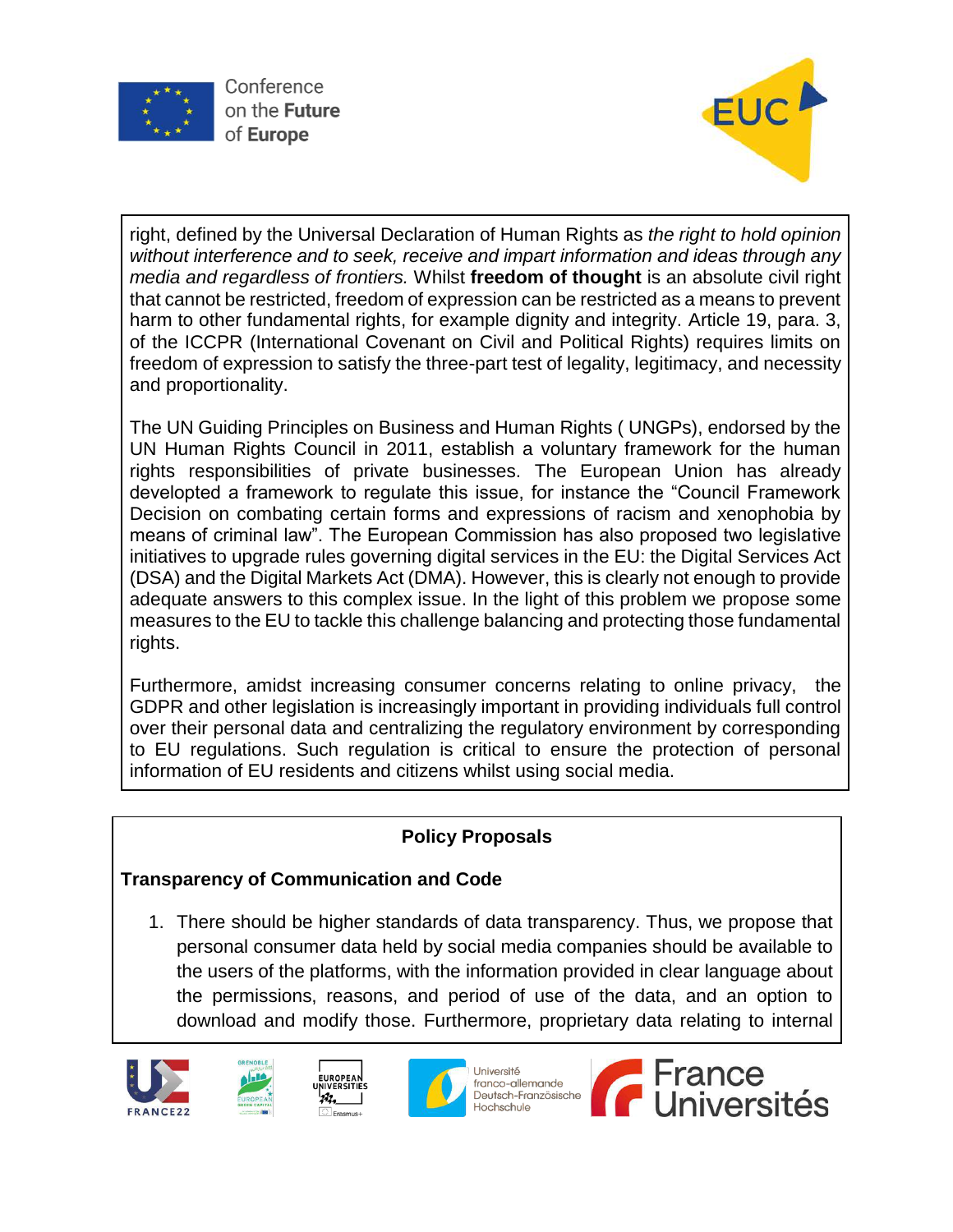



social media procedures should be made available to external researchers for auditing purposes.

- 2. Users should have the option of providing recommendations as to the operation of social media platforms to regulatory bodies, particularly around moderation and curation.
- 3. Every social media platform should be subjected to transparency reporting according to a Europe-wide regulatory framework. The companies should also have an obligation to be transparent about any government requests for customer data.

### **Content Moderation**

- 4. We propose a European Regulatory Agency that would be an independent body. It will carry out moderation of content published on social media platforms to ensure the correct balance between freedom of expression and other fundamental rights.
- 5. We propose the creation of a framework for social media platforms to establish protocols for monitoring hate speech and fake news, within a reasonable period of time after notification. Trending content will be verified at different levels initially by automated machine systems and further by human moderators.

## **Fundamental Rights on the Internet**

- 6. We propose a European Charter on Human Rights in the Digital Era, inspired by the Portuguese Charter on this topic, as a way to harmonize the legislation amongst the Member States.
- 7. We propose the inclusion of hate speech (see the aforementioned definition) in the European Union Crimes List, which would make it easier for Member States to hold a person who committed this crime responsible even if this crime affects a person in a different Member State, creating a united front in combating crime.

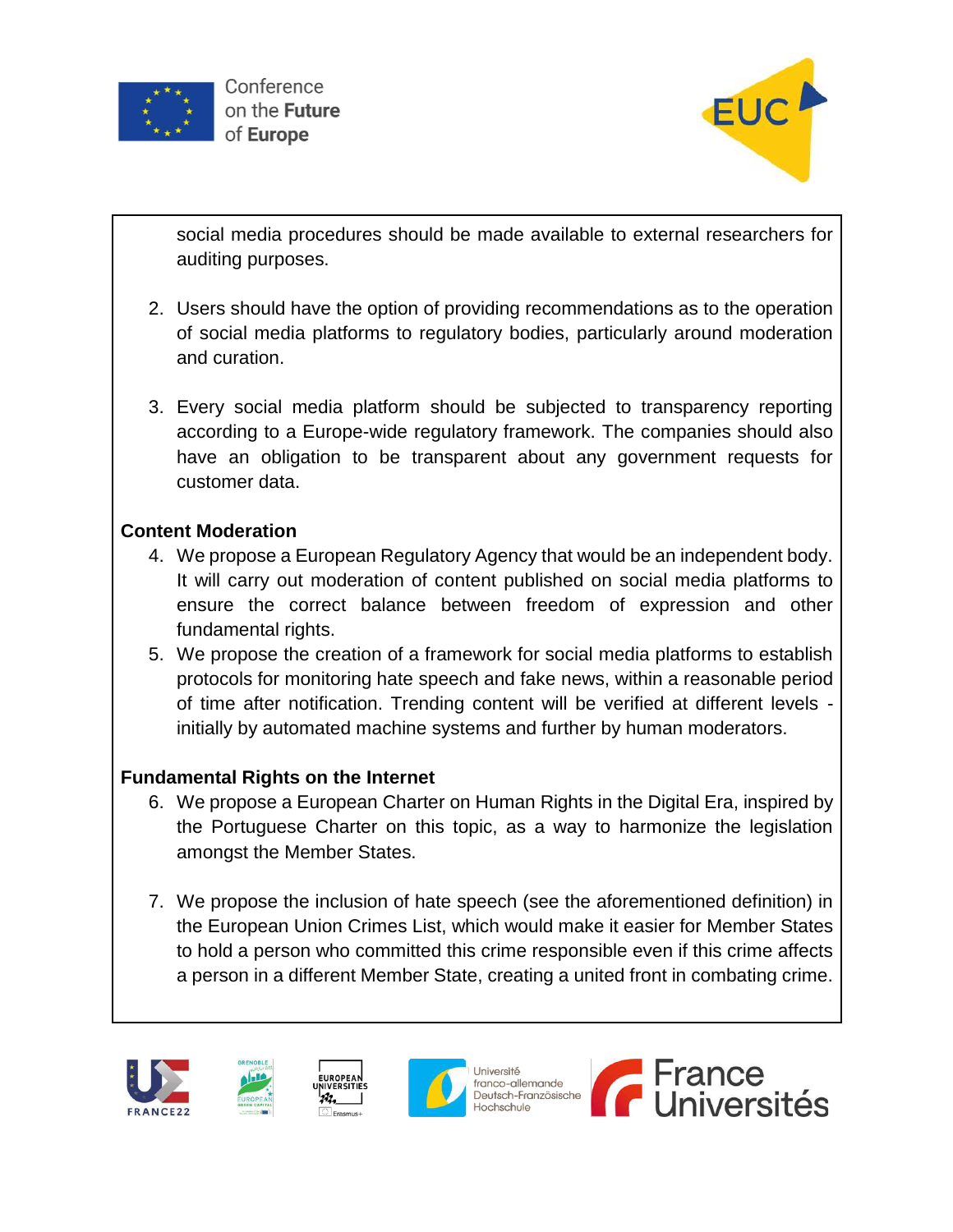



### **Protective and Educative Measures**

- 8. We propose that social media platforms make available up-to-date resources about mental health issues, and guidance as to safe practices. The platforms should publish original content on the duties and responsibilities that come with the freedom of speech, with the aim to educate their users on information consumption and promotion.
- 9. We propose the creation of an independent organization that will be in charge of the protection of children's participation online, that will draw on the experience of child rights organizations. This will ensure that children's freedom of expression is not only encouraged but protected by procedures that set the standard of ethics.
- 10.Labeling should be given priority over de-platformisation. In case of demonetisation, there must be a specific system to appeal this decision.

### **Credits to the authors**

Abhinaya Murthy, Ahmad Hammoudeh, Alexandra Mihalari, Alexandra Soulioti, Amber Mun, Ana Galdamez Morales, Anmol Gupta, Bram Michielsen, Brice Bai, Charlotte Grimber, Chiriac Nicolae, Corneliu Marina-Roxana, Ghanwa Altaf, Hanus Patera, Heloisa Gaidarge, João Rui Tanoeiro, Joanna Grams, Julie Kleinhans, Laura Fotulová, Louis Ryz, Margarita Serralde, Özge Arabaci Urgenç, Radoslaw Stanislawiak, Sirine Ben Hadj Khalifa, Teresa Calogera, Cloé Pipa-Despres

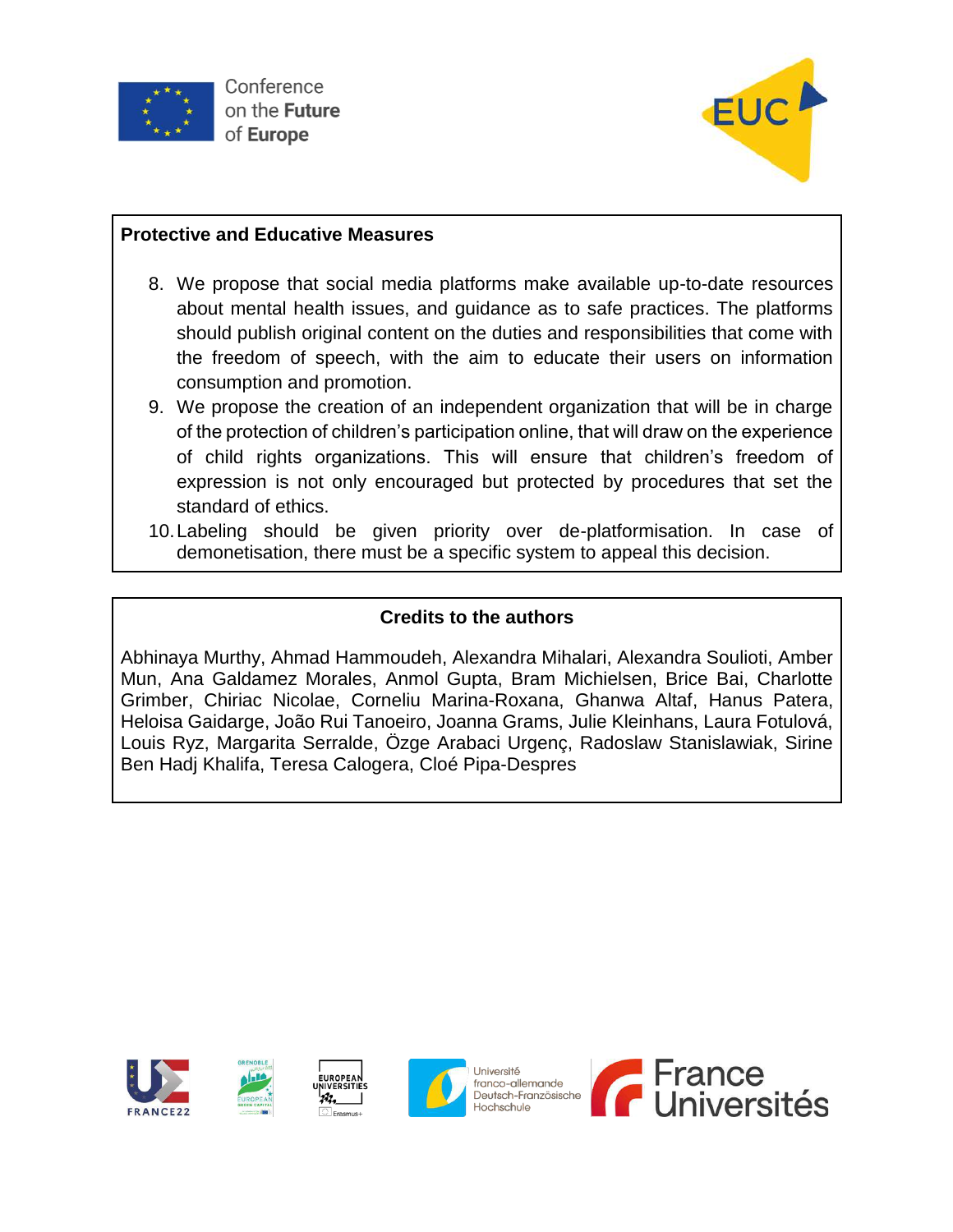



**Panel 8 EU Foreign Policy Integration The Road to a Collective and Assertive Union** 

#### **Executive Summary**

The proposal urges the EU to adopt a more united and assertive foreign policy. It aims to overcome organisational hurdles and simplify internal processes. It encourages the incorporation of national defence capabilities into the Common Security and Defence Policy, as well as a novel approach to non-military insecurities. To reinforce open strategic autonomy, it proposes a comprehensive, continent-wide strategy on energy independence. It also suggests a broad strategy for stronger neighbourly cooperation and the protection of human rights, through the inclusion of Human Rights as a core pillar for the single market and EU migration policy.

#### **Problem Statement**

On the global stage, the EU has historically struggled to transition from a spectator to an actor, particularly its Common Foreign and Security Policy has faced significant shortcomings. However, the EU's swift and coordinated response to aggression by the Russian government and its humanitarian and military support to Ukraine, opens a window of opportunity to broader foreign policy adjustment, heralded by High Representative Josep Borrell as the Union's "geopolitical awakening". Challenges to a more united and assertive foreign policy remain. On an institutional level, the often-observed deadlock in reaching consensus on key decisions as well as obstacles to communication and cooperation between national governments need to be addressed. The EU also faces key-challenges in fostering the strength of the single market, implementing the European Green Deal to achieve climate neutrality and diversifying energy sources. The EU needs to set an example for a human rights-based migration policy as well as the promotion of the rule of law, human rights, democracy and non-discrimination within its borders, in its neighbourhood and across the globe.

#### **Policy Proposals**

We, the students of Panel 8 of the European Student Assembly:

1. Recommend that the European Council, pursuant to Article 48.7 TEU, votes on the **adoption of Qualified Majority Voting** (QMV) and the **Ordinary Legislative Procedure**  (OLP) wherever possible. We encourage the elimination of special legislative procedures

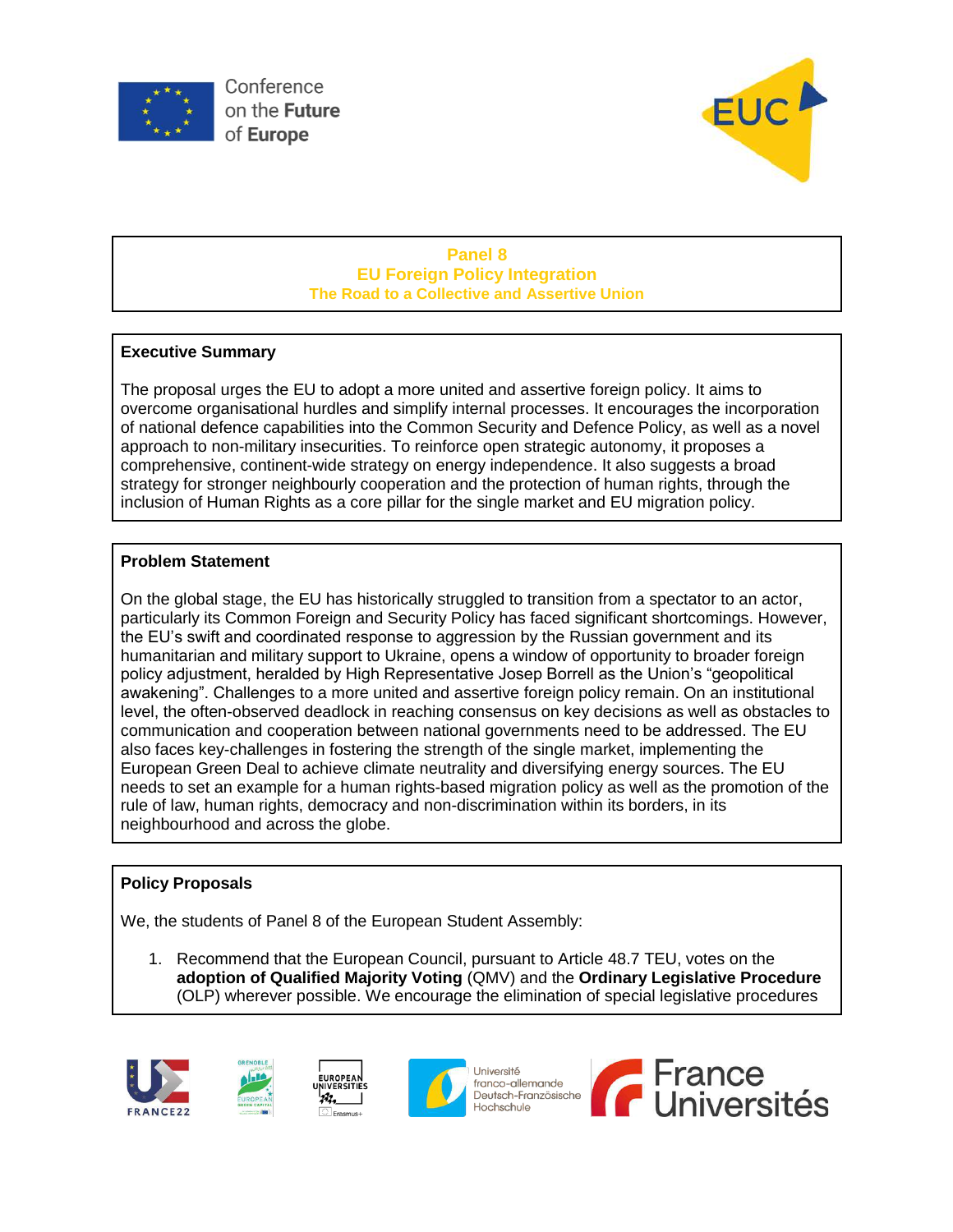



in upcoming treaty amendments and the complete application of the OLP and QMV to Council procedures.

- 2. Recommend that the **Foreign Affairs Council increases the frequency of meetings** to twice a month, maintaining a more updated and informed conversation on foreign policy, trade, security and defence.
- 3. Propose that, pursuant to Articles 42.3 TEU & 2.4 TFEU, the **European Corps (Eurocorps) becomes an official branch of the Permanent Structured Cooperation** (PESCO), and therefore a part of the Common Security and Defence Policy (CSDP).
- 4. Encourage the EU to view **non-military insecurities**, such as but not limited to water, climate and corruption **as part of its aspiration to be a security-provider**, and to collectively find multi-stakeholder solutions for emerging soft insecurities.
- 5. Support the European Commission's proposals on sustainability such as increasing investments in renewables, improved insulation technologies and the **inclusion of nuclear energy in the green taxonomy**. This aims to encourage open strategic autonomy and the **diversification of energy sources**, making the EU less dependent on external energy supplies.
- 6. Recommend to include **Human Rights as the fourth pillar of** the European Commission's proposal on the **legal framework for the participation of non-EU countries in the single market**, in addition to labour, security, and environmental standards, as defined by the Action 7.
- 7. Recommend the EU endorses the **engagement with its neighbouring countries on a civil society level** following environmental, social and governance criteria. It should be achieved by fostering educational exchange, promoting small and medium enterprises growth and renewing infrastructures with direct investments.
- 8. Recommend **empowerment of the Fundamental Rights Officer** with the authority to directly access relevant data from national and European authorities and the power to issue binding resolutions to Frontex promoting fundamental rights. Further, the European Parliament should compel Frontex to be fully transparent in its operations and measures.
- 9. Propose and support, in reaction to current exceptional events, the **immediate recognition of Ukraine, Georgia and Moldova as candidates for membership of the EU** and swift engagement in accession negotiations with them. Furthermore, we urge the EU to support these countries in the thorough implementation of the Copenhagen criteria.

Credit to the authors: Amel Anane, Emilie Berger, Umberto Costa Broccardi, Margaux Campion, Dániel Cséfalvay, María Luisa De Paz Vélez, Vasilios Deligiorgis, Hairaty Djibo, Matteo Fercia, Christiana Galani, Philipp Hobelsberger, Felix Hoffmann, Mahmoud Javadi, Anna Lena Klein, Javier Lanza, Zoltán Lechner, Christoph Lhotka, Hamza Lone, David Ludescher, Susana Lucas Pérez, Rik Mathot, Ahmed Moujoud, Nicola Russo, Mario Sánchez-Cortés Macías, Nicolas Schmidele, Sarah Rosa Streim, Leonie Thunhorst

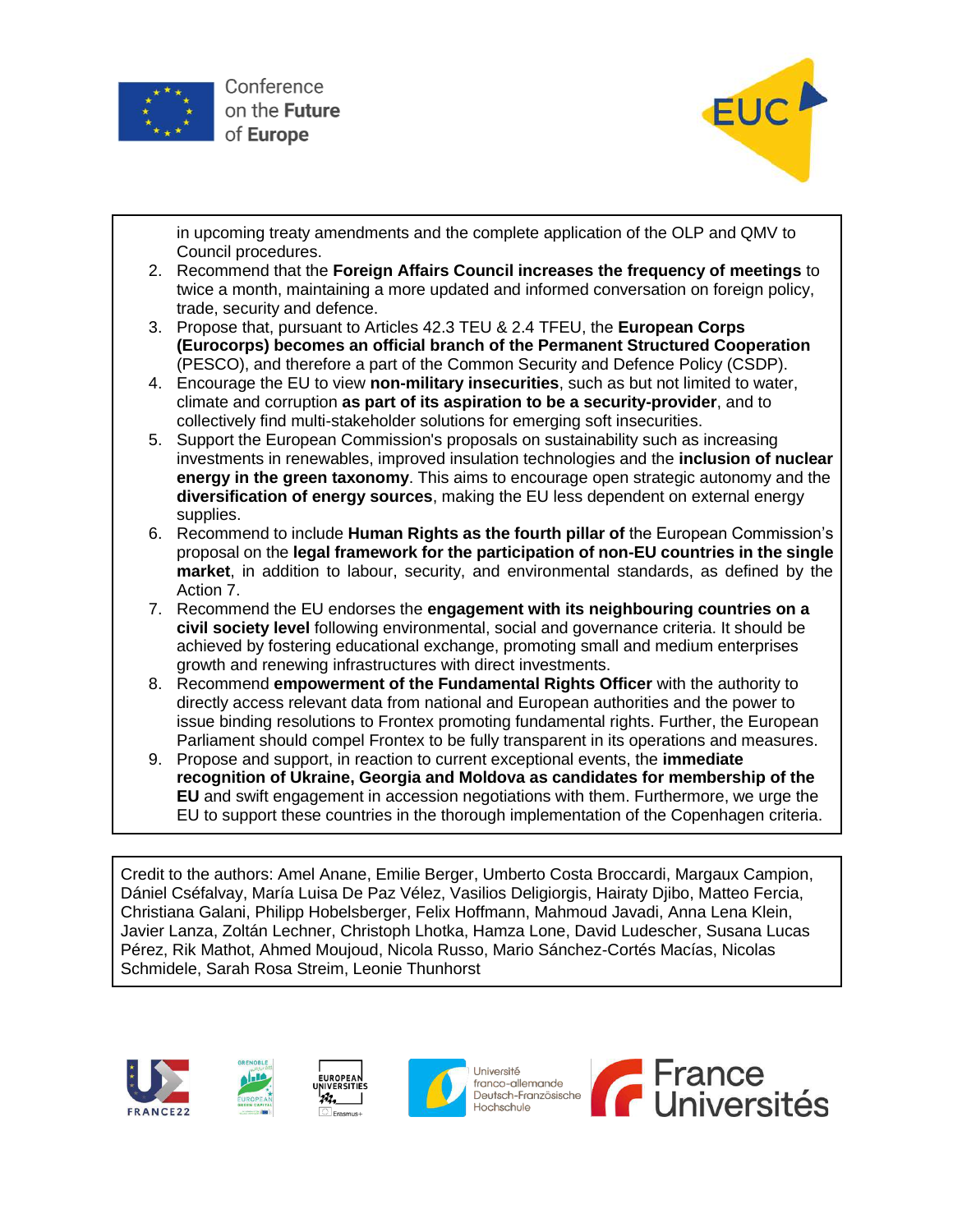



#### **Panel 9 Environmentally displaced persons in the era of climate change**

## **Executive Summary**

All people are entitled to certain human rights which extend to protection against climate crisis induced harms. Taking the responsibility of the EU for the current Climate Crisis into account, we urge the EU to work towards greater policy coherence at the EU level in addressing the challenge of just and effective climate transition, and counter climate crisis induced migration. We emphasize mitigation, address the root causes of climate-induced migration and propose more concrete legally binding steps to adapt to climate change beginning in 2022.

### **Problem Statement**

Forced migration due to the climate crisis is imminent. The Global Climate Risk Index, which analyzes the extent to which regions have been affected by the climate crisis, has found that climate change has a broad and exigent impact worldwide. Though high income countries are affected, the 2019 report showed that the poorest countries are the most vulnerable to escalating climate harms due to lower coping capacity and resources to rebuild. Meanwhile the OECD has shown that developed countries have produced 79% of global emissions from 1850 to 2011, meaning much of the adaptation and mitigation work lies with them. Women, especially, are affected by natural disasters and their aftermath, due to socioeconomic status and patterns. Women and girls are disadvantaged by their dominant societal roles, limited education and financial resources leaving them with fewer options to relocate to avoid the effects of natural disasters.

Though other regions of the world are more affected by changes in temperature, the EU also is experiencing the effects of the climate crisis. According to the IDMC (Internal Displacement Monitoring Center), 37,700 people within the EU were forcefully displaced because of climate disasters. While a report by the world bank estimates that 200 million people will be displaced in the coming three decades. The EU will not only be affected by climate harms, but also by those who will seek safety within its borders. Households in Kiribati, Tuvalu and Nauru are already experiencing climate related hazards and state reports claim that these environmental stressors are already inducing migration. Currently, more than [1.14 million people](https://news.un.org/en/story/2021/06/1094632) are facing starvation due to drought. The clearest examples, however, are in the Pacific Islands. The sea level is rising at a rate of 12 millimeters per year in the western Pacific and has already

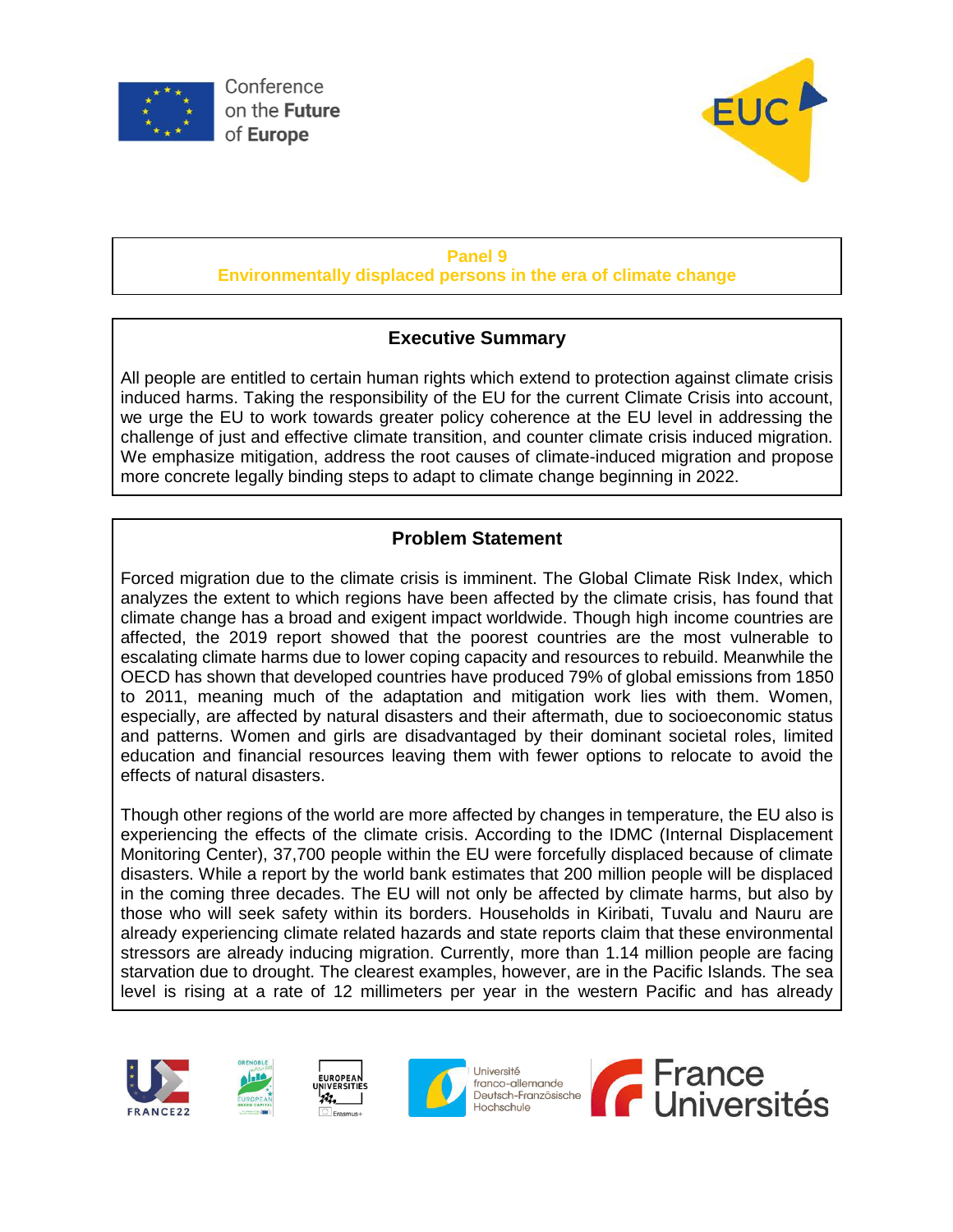



submerged eight islands. Two more are on the brink of disappearing, prompting a wave of migration to larger countries.

The EU must act in advance, or risk missing the chance to decrease the scale of this oncoming crisis. As such we present these recommendations:

*1. Recommends* the European Union to recognize the term 'environmentally displaced person' legally defined as: "a person being displaced in order to escape the effects of environmental disaster, climate change and unsustainable exploitations of natural resources".

*2. Urges* the EU to encourage legal recognition of 'environmentally displaced persons' in human rights laws in State and inter-State levels to:

- a) provide humanitarian protection independently from national laws or state discretion,
- b) grant persons eligible for humanitarian protection equal benefits as those receiving subsidiary protection in recognition of the rights to life, to existence with dignity, to safe, healthy and clean environment, and ensure principles of freedom and self-determination of every human being are respected.
- c) increase its humanitarian protection and aid budget as well as using its adaptation financing program for vulnerable countries (similar to the United Nations),

*3. Fully supports* further mitigation actions of the European Union such as implementation of the Climate Law (Regulation (EU) 2021/1119) under the European Green Deal on preventing the possibility of forced migration due to climate change through:

- a) using its existing adaptation infrastructure to provide protection and safeguard measures by incorporating the construction of resilient infrastructure and increasing opportunities for paid employment (i.e. habitat rehabilitation, alternative labor options during droughts) whilst creating sustainable development policies tailored to each region that deeply involve communities, turning into long term employment that leads to economic growth,
- b) ensure following a gender-sensitive approach to those defined under the first clause as the climate crisis is a deeply gendered phenomenon and will have consequences for potential displacement,
- c) ending the subsidizes of extraction of fossil energy sources and increasing its financial incentives for renewable energies,
- d) increasing financial investments to explore alternative eco-friendly energy sources, within the private sector,

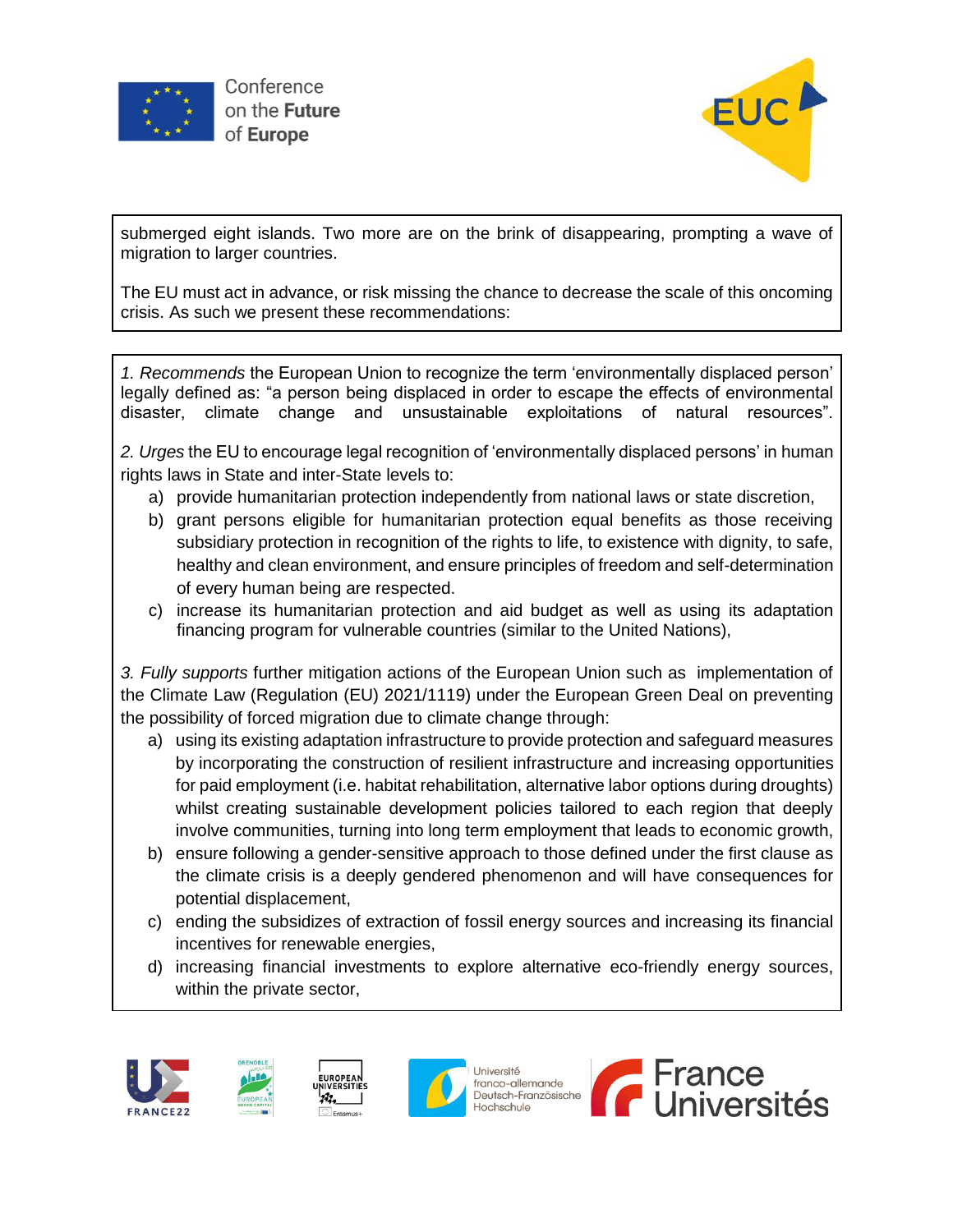



- e) Creating a unified labelling systems and reduced advertisement for environmentally damaging products,
- f) increasing the current carbon tax at a legally binding European minimum level, taking 116 euro Mt/Co2 as a steering point like Sweden incorporates.

*4. Calls upon* the European Union institutions to increase public awareness of, accessibility to and education on climate change, international cooperation and environmentally displaced persons through:

- a) an increased budget on research as well as information dissemination, such as the educational material available School education gateway, eTwinning and EPALE.
- b) an education module for member states based on EU-led research, the involvement of stakeholders (e.g. civil society, private sector, local authorities, native communities) for a just and effective climate transition.

*5. Urges* the categorization of climate events, the risk they present to people and climate endangered areas which should be carried out by an independent, inter-state EU body/agency to differentiate between rapid-onset climate events and slow-onset climate events with an approach based on science and defined reliable indicators, as in the Global Climate Risk Index 2020.

*6. Recommends* redefining or expanding the existing framework (e.g. the Temporary Protection Directive (2001/55/EC)) to cover temporary displacement to cover environmentally displaced persons. Potential application cases should include mass influx of environmentally displaced people in case of a rapid-onset or potential mass-casualty-event, *taking the The Sendai Framework for Disaster Risk Reduction 2015–2030 into consideration for Early warning systems; Provide training on post-disaster recovery; Support capacity building on climate change and migration into consideration.* 

*7. Emphasizes* the need for a concrete strategy to address the issue of environmental migration on longer term:

A centralized system should be created to treat the applications of environmentally displaced persons which can utilize existing legal processes under the supervision of already existing authorities (e.g. the European Union Agency for Asylum). The goal is to ensure a fair allocation of resources and beneficiaries among the member states. Different strategies should be taken into account concerning rehabilitation, resettlement as well as the importance of integration of environmentally displaced persons and consider beforehand a smoothly permanent integration of displaced persons that may not have the









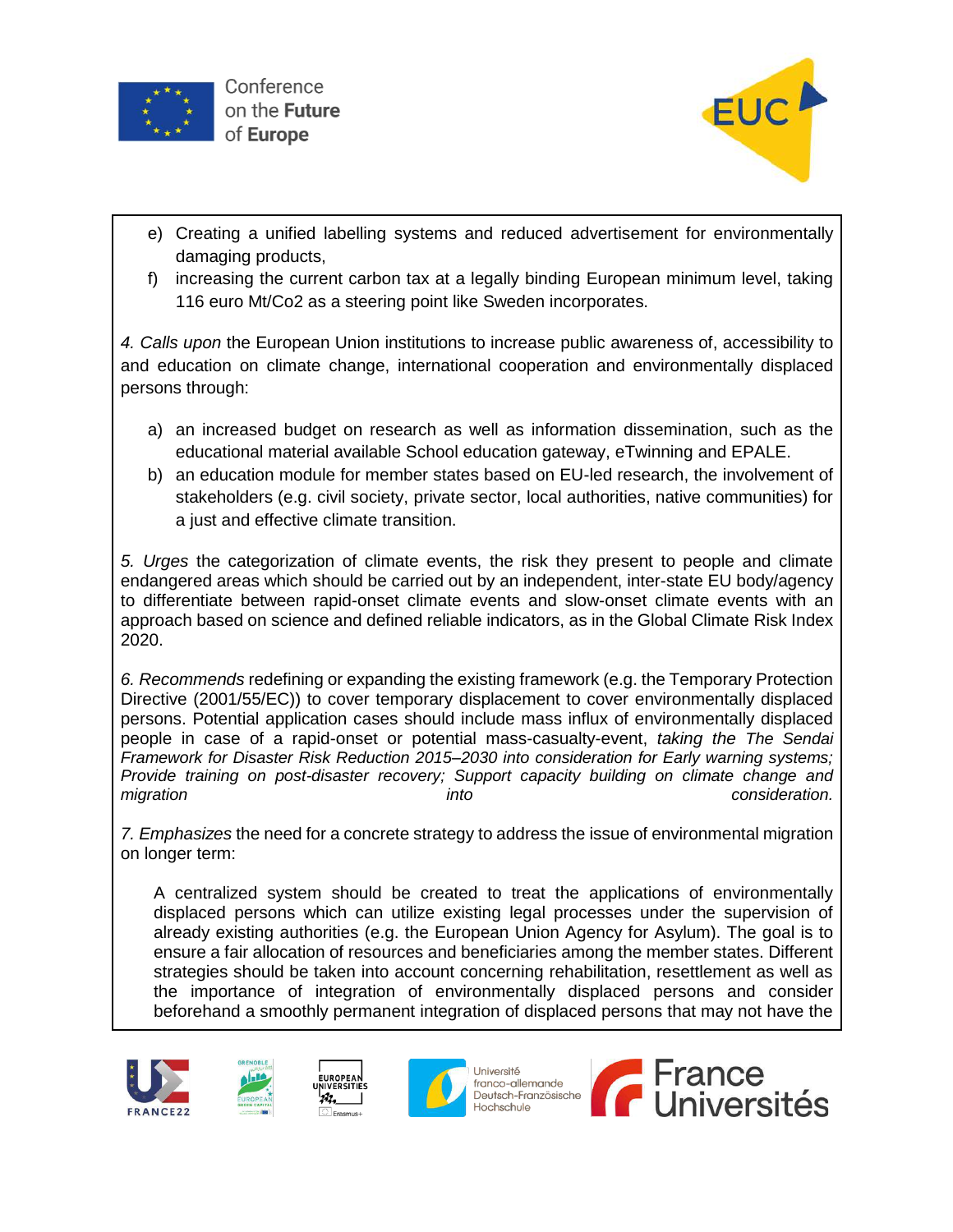



possibility to return to their homeland or do not have the possibility to find durable protection in another State.

### **Credits to Panel 9**

Eleonora Marciani, Eleanor Gagnon, Elena Reato, Duygu Mühürdar, Femke van der Zaag, Glyd Jun Aranes, Hikmet Hilmi Güler, Hilla Tuominen, İmran Semanur Arpacı, Jordan Eustace, Judith Albert, Mathea Bernhardt, Mathilde Chevallier, Pranjal Nandi, Riccardo Formisano, Rekaya Kouchlef, Teresa Quadt, Wiktoria Wernicka, Madalina Grasu, Léo Gotarda, Martha Drelon, Kervelle Baird,Yazgi Yilmaz, Fatma Souissi, Laura Velezmoro

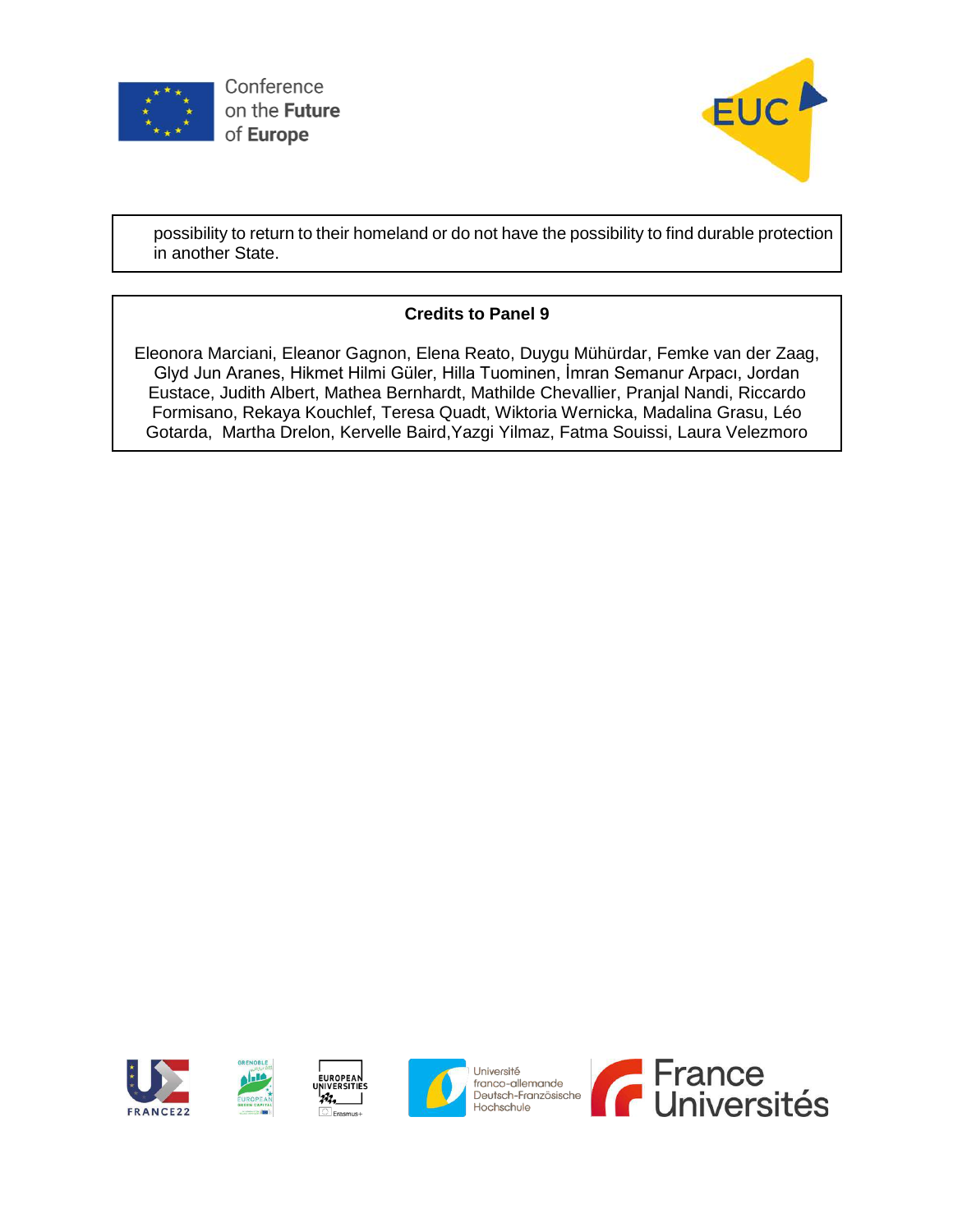



## **Panel 10**

**How to build future-oriented, digitalized, and yet inclusive higher education systems across the European Union?**

### **Executive Summary**

COVID-19 has disrupted education and training in an unprecedented way. The pandemic and the subsequent move to remote and later blended learning have been a watershed event for Member States' education systems. According to a public consultation launched by the European Commission, 60% of respondents had not used distance and online learning before the crisis and 95% consider that the COVID-19 pandemic marks a turning point for how technology is used in education and training.

According to the Treaty of the Functioning of the European Union (art. 165), the EU has the task of contributing to the development of quality education by encouraging cooperation between Member States and, if necessary, by supporting and supplementing their actions. Its power is therefore very limited, Education remaining a competency of the member States. The EU has nevertheless developed a higher education policy based on two major instruments.

• On one hand, the Erasmus+ programme was created 30 years ago and progressively extended to support learning mobilities and projects in the field of education, training, youth and sport. The budget of the Erasmus+ programme has considerably increased, reaching €26.2 billion euros for the period 2021-2027.

• On the other hand, the Bologna process has led to the creation of the European Higher Education Area which focuses on the mutual recognition of qualifications and diplomas. The Lisbon Convention was co-signed by the Council of Europe and UNESCO and signed by 55 countries. Although it is not an EU instrument, the process of Bologna plays a major role in facilitating student and staff mobility.

In 2019, the European Commission has launched the European Universities initiative as part of the development of a European Education Area by 2025. Up to now, 41 alliances including 289 higher education institutions are taking part in the initiative. They are expected to test new levels of cooperation, developing inter-university campuses, allowing seamless mobility of staff and students, and creating multidisciplinary challenge-based activities at the crossroads of education, research, innovation and society. In the context of the European Education Area,







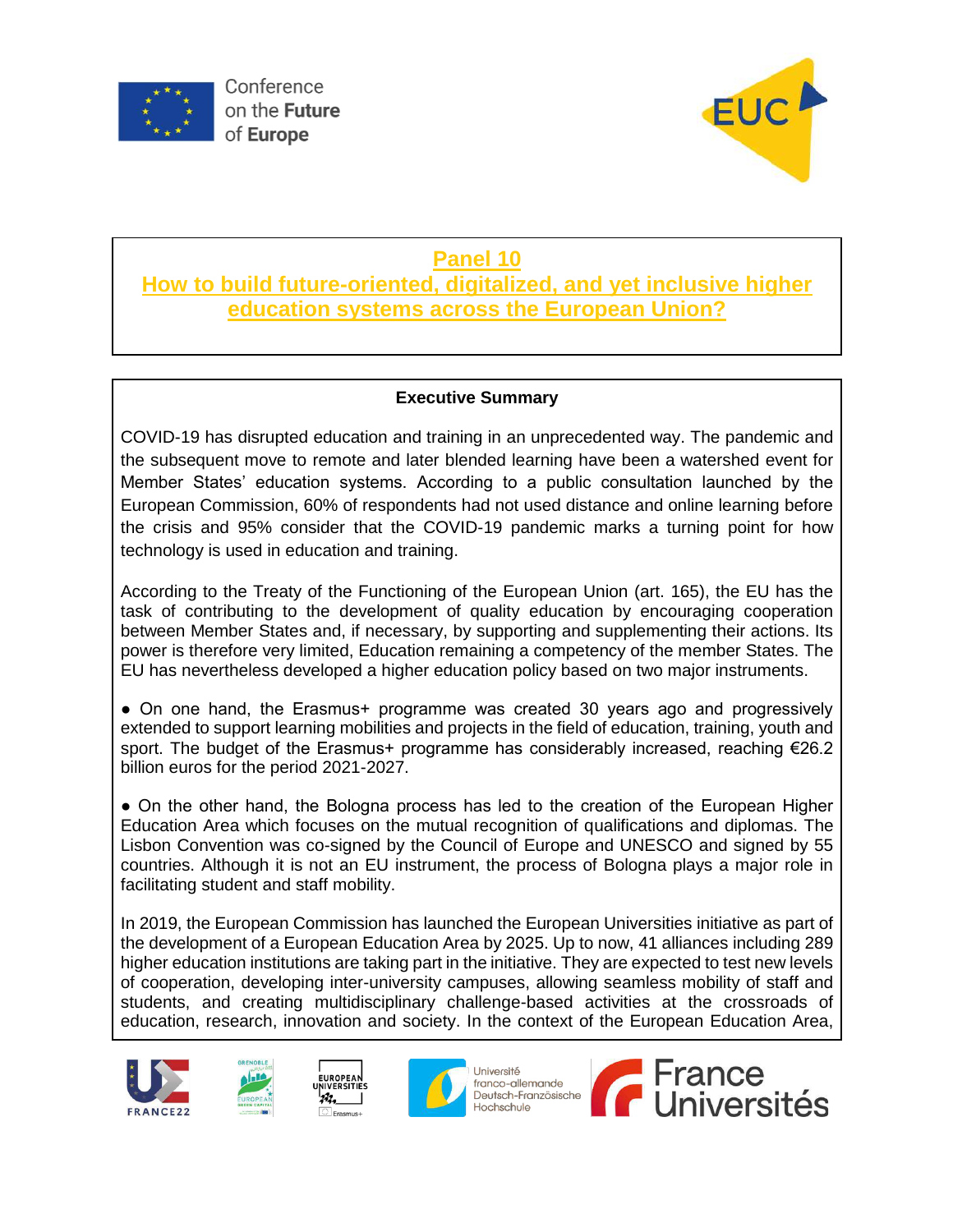



the European Commission and the European Council have issued a series of documents that lay the stress on several priorities: quality of education and skills recognition, social inclusion, environmental sustainability in education, and digitalisation.

#### **Problem Statement**

Education and research are precious common goods to be nurtured. Because universities are at the forefront of innovation and host an increasing number of students and European citizens, they should be the leaders of global change in our common future. According to the European Union's motto, "United in diversity", universities have to tackle challenges both at the global and local levels. Their capacity to shape the future and fulfill their intellectual and social role in European societies will depend on their ability to cooperate in common goals as well as to ensure diverse and pluralistic programmes.

Panel 10´s topic encouraged many discussions and debates on the Higher Education systems across Europe. Distance learning options were available for citizens to avail off with the minorities choosing to utilize that avenue. Throughout the global pandemic, higher education shifted to an online format which raises the debate of "how should higher education be delivered in the future?" . What we found from this shift is that people's mental health has seriously regressed with higher levels of isolation and loneliness from the rest of the student population. Alongside that, the quality of education that is being delivered online is exceptionally of a lower quality in comparison to the traditional delivery of in class learning.

The pandemic has highlighted the inequalities that existed amongst our student communities. Many students used to utilize the hardware and software of their respective campuses as well as the premises. Right now their access is limited to that and naturally, demand for online access to those tools arised. To ensure parity of esteem and reduce discrimination amongst the population, every student should be equipped with the resources and infrastructure, to fully participate and thrive within their studies. In terms of accommodation, this topic raised many debates with the drive for digitalization for higher education going forward. With higher education now being accessible to everyone, the background of students (i.e students from diverse demographic/socioeconomic backgrounds) differs from the norm. Not every student will have access to their family's home. Their only avenue for a fixed abode is to compete with the rental markets and against the many other members of society. There has been an absence of leadership in tackling this fundamental issue, which not only affects students but also the community of citizens across Europe. As of now, there has been no coherent EU response in mitigating these issues with housing in Europe.

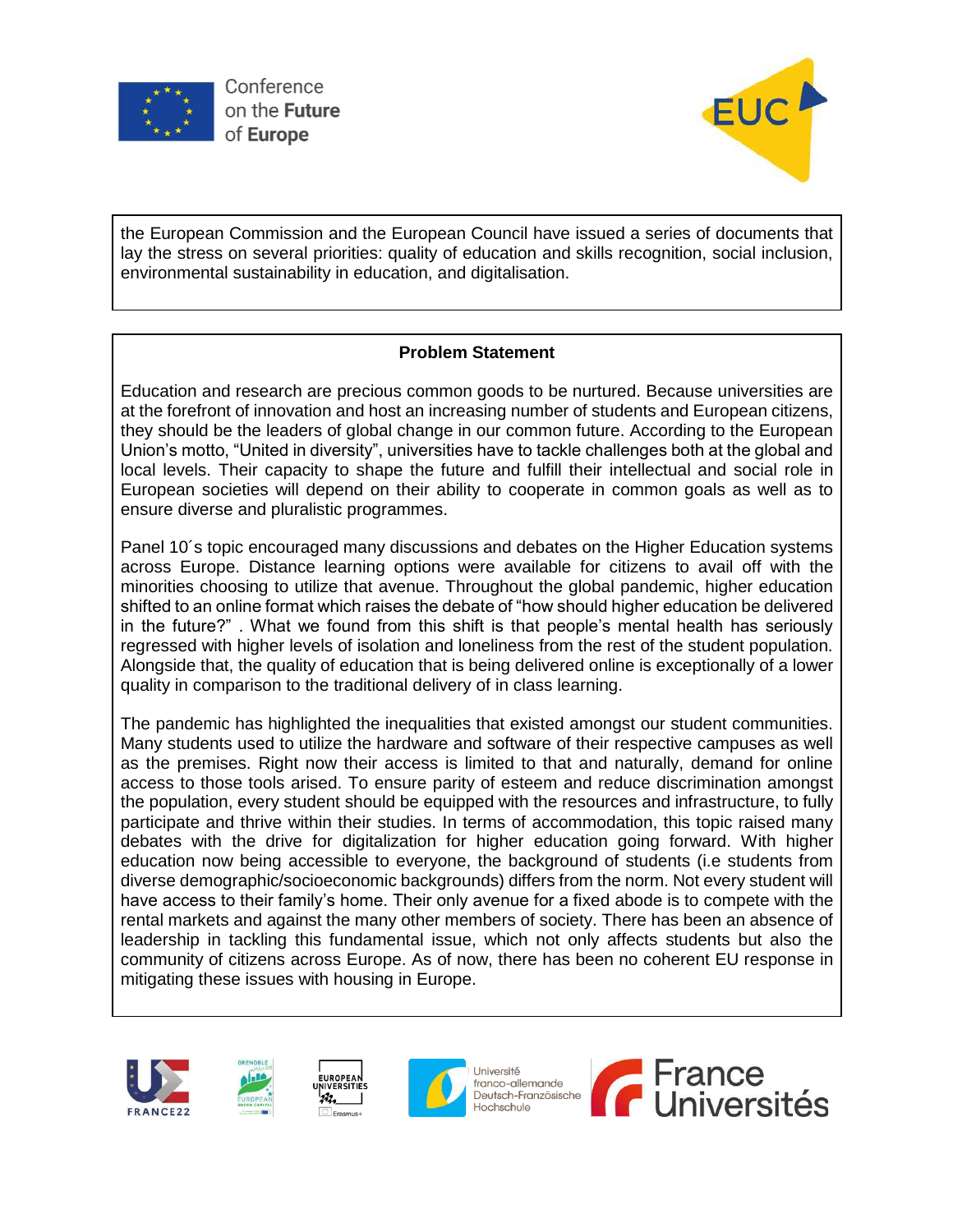



### **Policy Proposals**

## **1. Digital education quality assurance**

Inequality within European countries in regards to digital education quality is creating a lot of differences within universities. All students do not have the same amount of access to digital equipment, internet and training. Nowadays, without educational training students are unable to connect and develop professionally in all educational levels. Through COVID-19 all students have been affected, and the structures and quality of their education has decreased. Furthermore, with funding that focuses on maintaining, developing and ensuring digitalization of education it is highly necessary. Funding would provide help to universities that are unable to provide students with the adequate digital equipment. Thus, making sure all students have access to the internet, laptop and cloud platform enabling studying online digitally. By financing and focusing on digital training and education, it is possible to create guidelines for training and offer a label for the universities' alliances that meet the basic requirements.

Moreover, this is part of the European Commision policy on digital strategy : Digital Education Plan. It focuses on fostering the development of a high performing digital education ecosystem including infrastructure, connectivity and digital equipment.

## **2. Networking is the future**

Digital mobilization has become one of the biggest trends throughout the past years. A significant part of it is networking. Students are pushed to network and connect with companies, labor unions in order to be present in changes within industries and communities. A mutual project should be created to connect students to students, that allows them to connect through different stages of their studies: start-during - post graduation. It should be accessible for everyone, meaning access to the correct equipment and platforms are needed.

In addition to connecting students to students, it is also necessary to connect students to influence within their future industries in order to promote innovation, creativity and a next generation point of view. Although digitized education should still try to promote and enhance 'tangible' ,practical learning in a pioneering way. Under the umbrella of European Universities ,theoretical education could be connected with industry and real workplaces through closer collaboration of companies or organizations and universities such as orientation weeks in which representatives of big organizations could virtually guide students through the facilities or laboratories of their companies or discuss significant matters and exchange their know-how on an Inter European level.

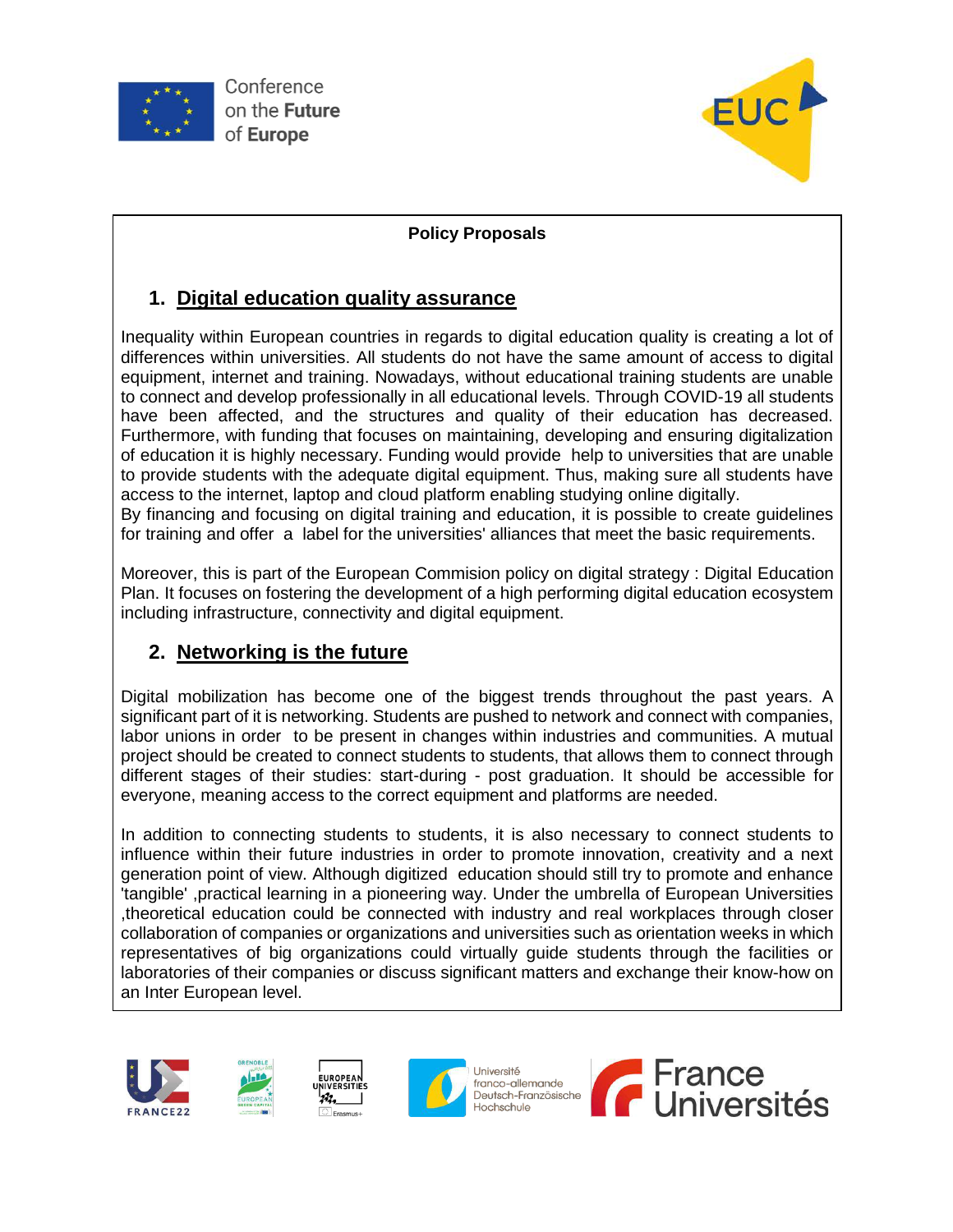



### **3. Digital training for faculty members**

Promoting and implementing different initiatives to improve the digital skills of students and teachers. Supporting disadvantaged students with free courses, and also teachers in taking not only digital classes and improving their teaching skills with the help of technology, but also courses that will make their teaching more inclusive.

Thus, Improving resources for teachers according to the present digital era , providing suitable training and appropriate teaching tools that provide faculty members with upgraded teaching methods that may enhance and significantly help improve the quality of teaching and learning. This can be done by making sure teachers have a minimalö requirement of the digital appliances being used, and providing them with innovative ways of using different online platforms, softwares and applications. Furthermore, improving student engagement during online classes, lack of interest and attention.

Moreover, by working on the above mentioned proposals the quality of studies and teaching will increase. This would be the perfect opportunity to change the way digitalization is viewed and prevent educational issues that occurred during the pandemic. The future is digital, and funding and programs are needed in order to move forward, and to make sure everyone is part of the movement.

## **4. Accommodation - making our educational system accessible.**

Across Europe, the provision of accommodation is not fitting the demand of what our society needs. Students compete with other members of society, often immigrants and people from lower socio-economic backgrounds, for poor quality housing, which is creating additional pressure on the whole echo system of society. Higher Educational Institutes and the society where they reside, are meant to coexist and thrive, not consume and deprive, which the current status quo entails. Equity and pension funds dominate the student accommodation market across Europe, viewing it as a safe investment venture, with their main goal being profit and not what is best for the students. Higher Education Institutes are becoming a part of the problem by encouraging these partnerships, with students being withheld their degrees by outstanding rent arrears from these corporations. The duty of care of Higher Education Institutes should be to provide the provisions our students need to access their right to fully participate in their education. To protect mobility and truly make our higher education systems accessible and inclusive to the citizens of Europe, accommodation is fundamental and utilizing the funding available in Europe. We insist that the European Union would make available ringfenced







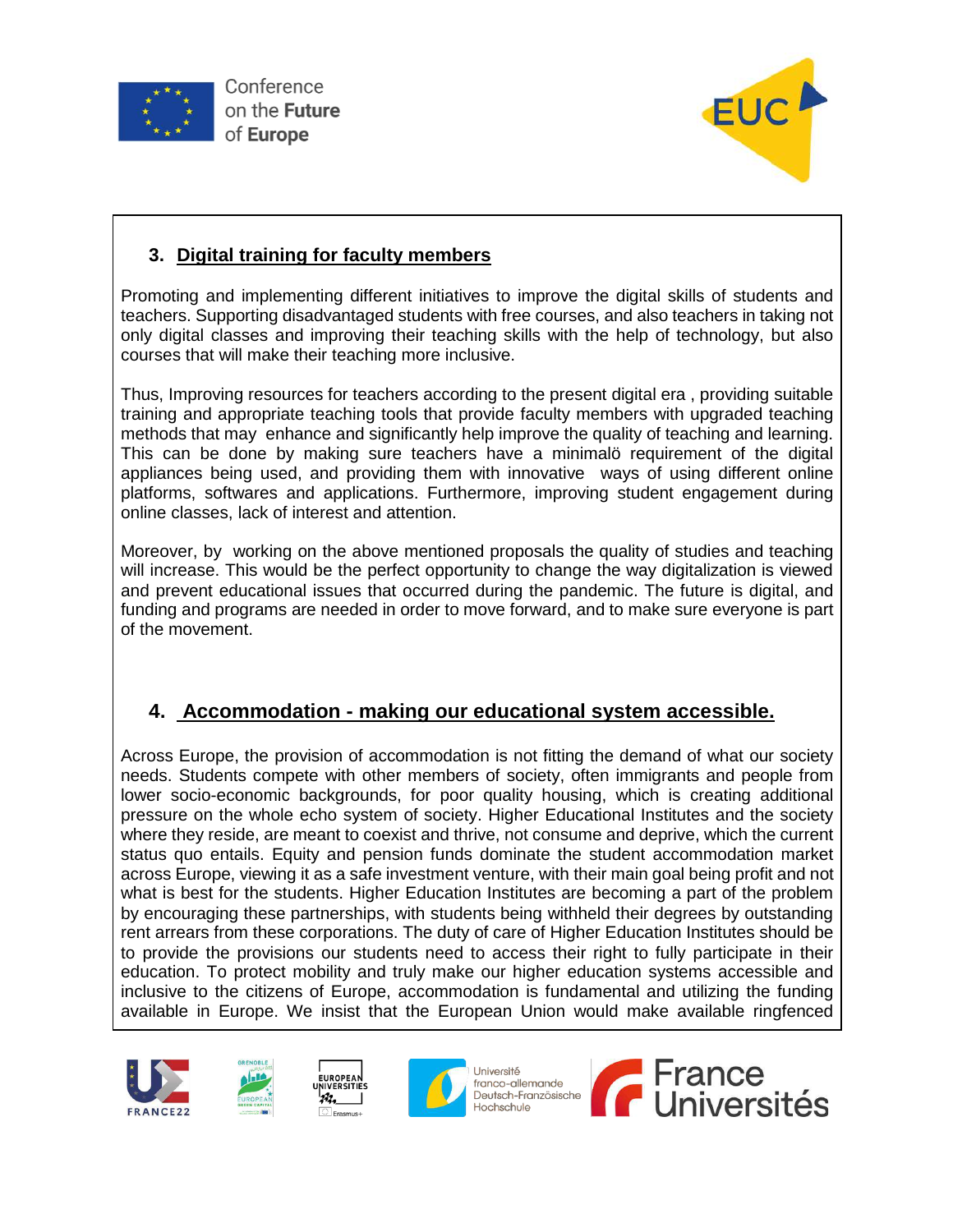



resources from the European Investment bank for the European Universities Initiatives in order to build purpose built student accommodation that is sustainable, affordable and accessible.

## **5. Celebrating women in action**

To date, there is a lack of female role models for young girls to feel inspired and represented across industries and sectors (e.g. science, technology and others). Additionally, older women often face lower access rates to more executive and senior positions due to stereotypes and societal expectations imposed on them. It is important to create strong model references for young women to make sure they are equally represented, as well as have informed and undiscriminated access to all professional and educational opportunities. The European Union, through Higher Education, has to highlight, celebrate, encourage and promote female talent and participation in all sectors and industries. This could be achieved through the creation of a cross-industry and cross-country network of women with mentorship programs or events, both in person and online. Also, this could not be done without creating a solid online network supported by a website and an important social media presence. This action should be supported by strong marketing campaigns and the contribution of educational institutions at all levels, as well as other governmental and industry associations.

## **6. Inclusive structures and bases for University students across EU**

Structural differences between European universities such as unequal economic and social standards need to be acknowledged and tackled. The EU should empower its cohesive funds in the area of higher education to support the poorest as well as latest member states, because there is significant difference in, for example, buildings, equipment and accessibility, to make sure that every member of the EU and their people has an opportunity for sufficient education. More and equal opportunities should be provided to students coming from non-EU countries to promote equality in education as well.

## **6.1. Physical spaces**

During the pandemic the study spaces of different universities reduced their schedule and thus the access to their resources. It has to be considered to create a space to guarantee that all types of students have access to digital and non digital resources at any time. In order to create concrete European campuses, special spaces with an equal access for every student to information, with updated and performant technological material are required. Recommendations can be written to create the ideal library or workspaces to ensure that every student can work in the best conditions. This fund can be led by the EUC alliances which would







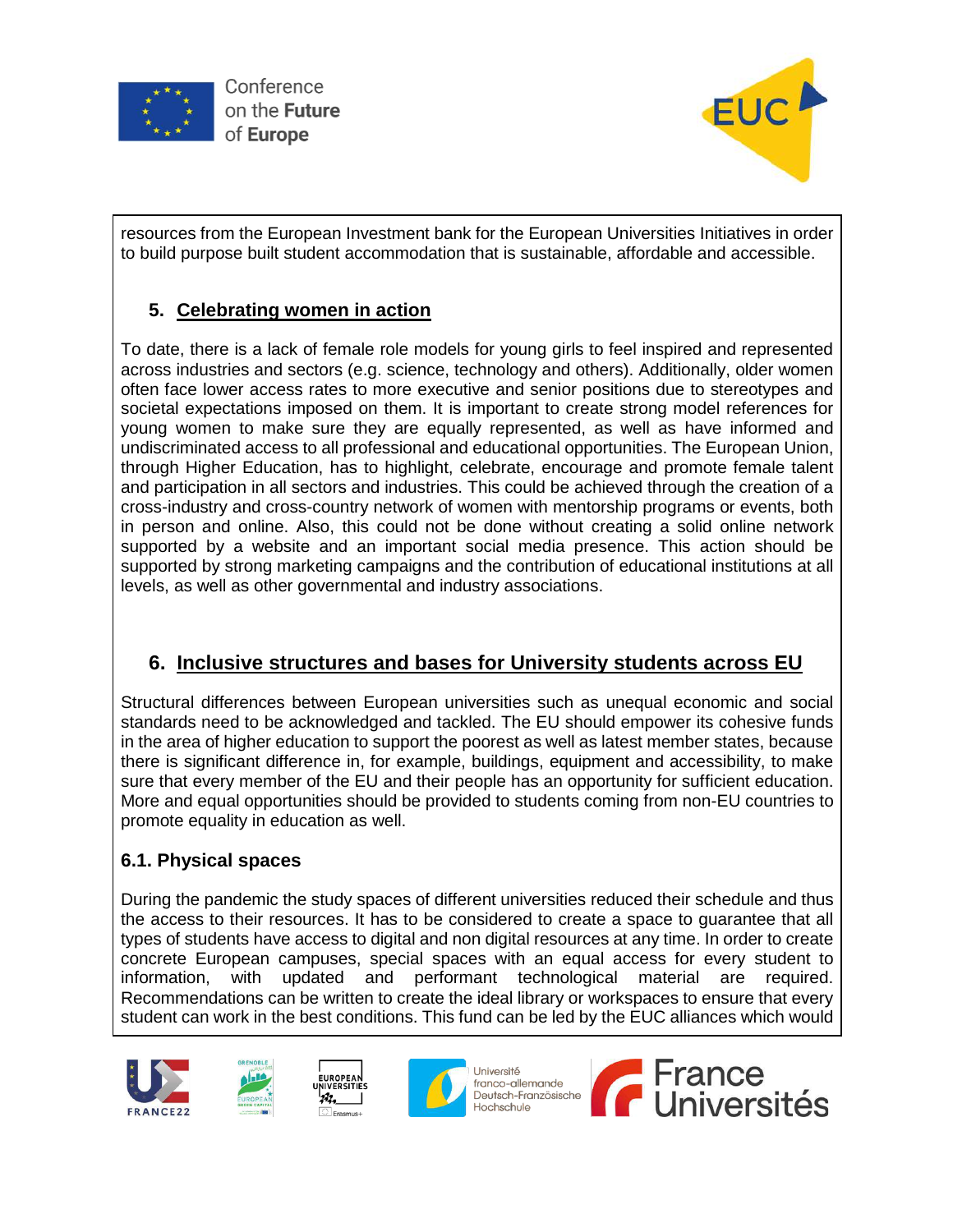



be in charge of the analysis of their territory to have a precise idea of what has to be upgraded, or what has to be built.

Ensure sufficient spaces and equipment for students to study at the Universities or take part in online classes. Places for students, staff and citizens to come together. The University staff have their own rooms and faculties to work and so should the students. There needs to be an establishment of all-accessible technical laboratories with essential tools, scientific apparatus and digital accessories in the Universities, so passionate students get engaged with it and share their knowledge and skills within their social circle without any hindrance. It will open doors to innovative outcomes while raising the number of citizen scientists in the society, bringing the University closer to the citizens. This would also deepen the cooperation between students and University staff.

### **6.2. Digital infrastructure**

Cloud based education will allow students and other academics access to educational content, like tools, databases and softwares from the cloud i.e., content without having to download them onto their laptops or other devices. This will reduce the economical burden of buying high-end computers for their studies while also having access to cutting edge technology all at the same time. To achieve a digitalized and inclusive higher education in Europe, there should be a platform where students of all degrees could have the opportunity to share their paperwork, scientific research or ideas in the form of articles to other students, on an agreement by the student.

The academic work of students would be published in an online, open and accessible library that would include a large variety of literature, from articles to handbooks and more. Additionally, highlights of "best written" or "article of the week" could take place to promote student exchanges so that they could share their ideas face to face. This would prepare students to the research environment beyond their Bachelor and Master degrees. For closer cooperation between students from different universities, as many activities as possible should be organized between Universities, both physical and digital, which would help in the presentation, spread and exchange of ideas across different educational institutions.

## **7. Design-based education**

Nowadays changes are needed in order to make education and learning innovative and engaging. It is not enough to study a degree and learn the necessary competencies - students must have a say in their curriculum and interests. Design-based education is a student-centered approach to education on all levels. Furthermore, ensuring that graduates obtain the skills of





74,



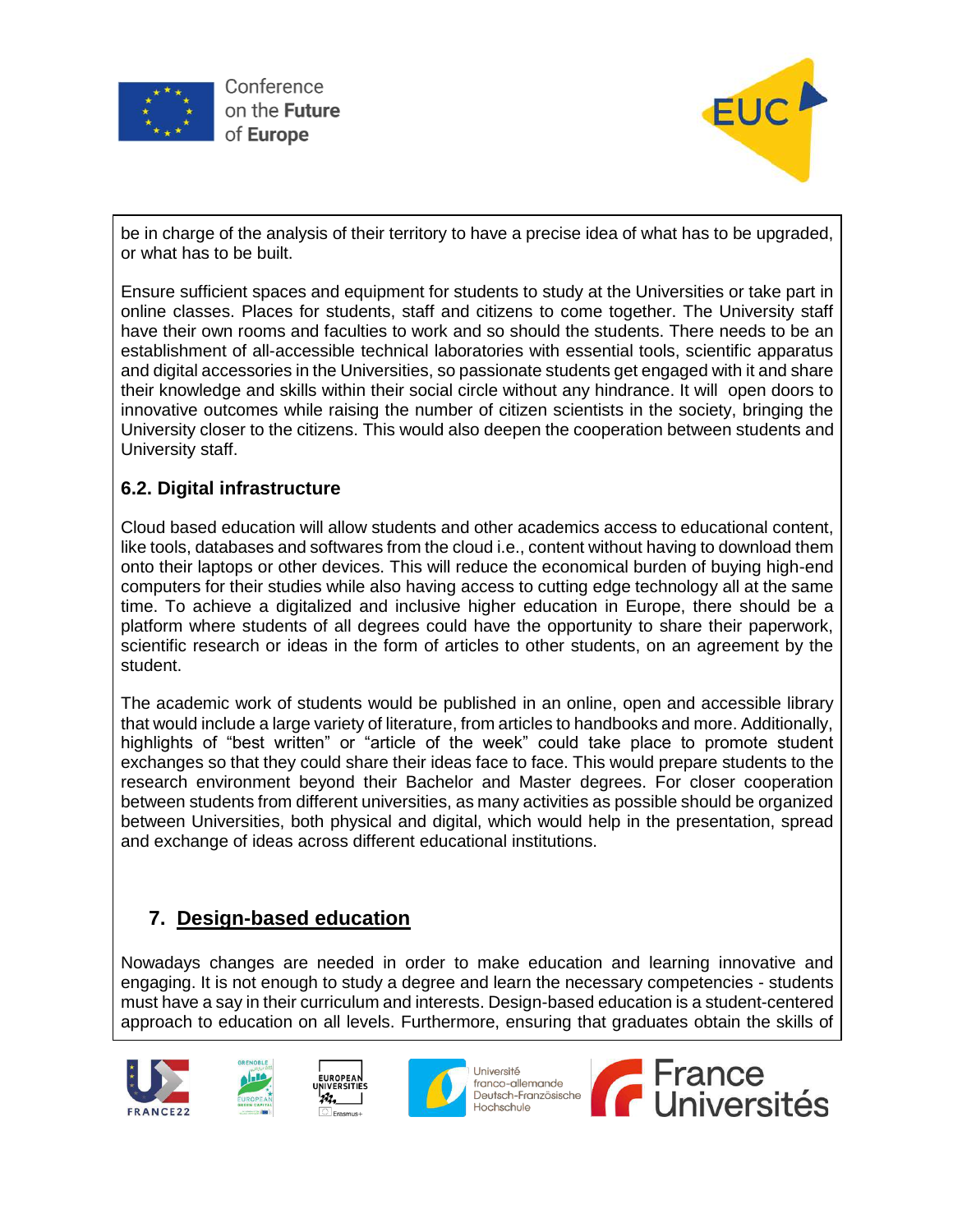



the 21st century combining research-based education, multiculturalism and multilingualism, a strong global and European perspective, flexible learning paths should be designed. All within their interests and future professionals goals. Moreover, an open educational structure **should**  be promoted where students are taught and given the opportunity to practice leadership skills, critical thinking, solve practical situations and problems, gain exposure to entrepreneurship, see a bigger picture, and demonstrate the 'value' of things rather than focusing on 'only' scoring highest in tests. This shift away from standardized learning will prepare students to make a positive impact on the social and economic wellbeing of their communities and surroundings.

Applying a student-managed learning process would drive their motivation and selfdevelopment and active engagement in education by taking matters into their own hands. In addition, due to the changing demands of the labor market and society, universities should give even more emphasis on improving young peoples' cognitive skills instead of simple gain of knowledge. Furthermore, investing in test scores should not be the goal.

This will create an opportunity for students to identify their own learning needs, set their own goals and ensure the quality and outcomes of their studies. This system improves the competitiveness level of European education worldwide.

## **8. Student Democracy in European Universities**

For the European University Initiatives to encourage the promotion of student council or parliament within their own alliances, which would be aligned with the European Union's values of Democracy. This can grow into a European Universities Initiatives wide European Student Parliament, where a representative from each alliance would knowledge share, collaborate and work together for the best interests of the students in Europe. This collective of representation can be founded on the model of the Inaugural session of the European Student Assembly. This model should be the base of European student democracy.

### **Panel coordinateur : Louis Rase - Unite! - Law**

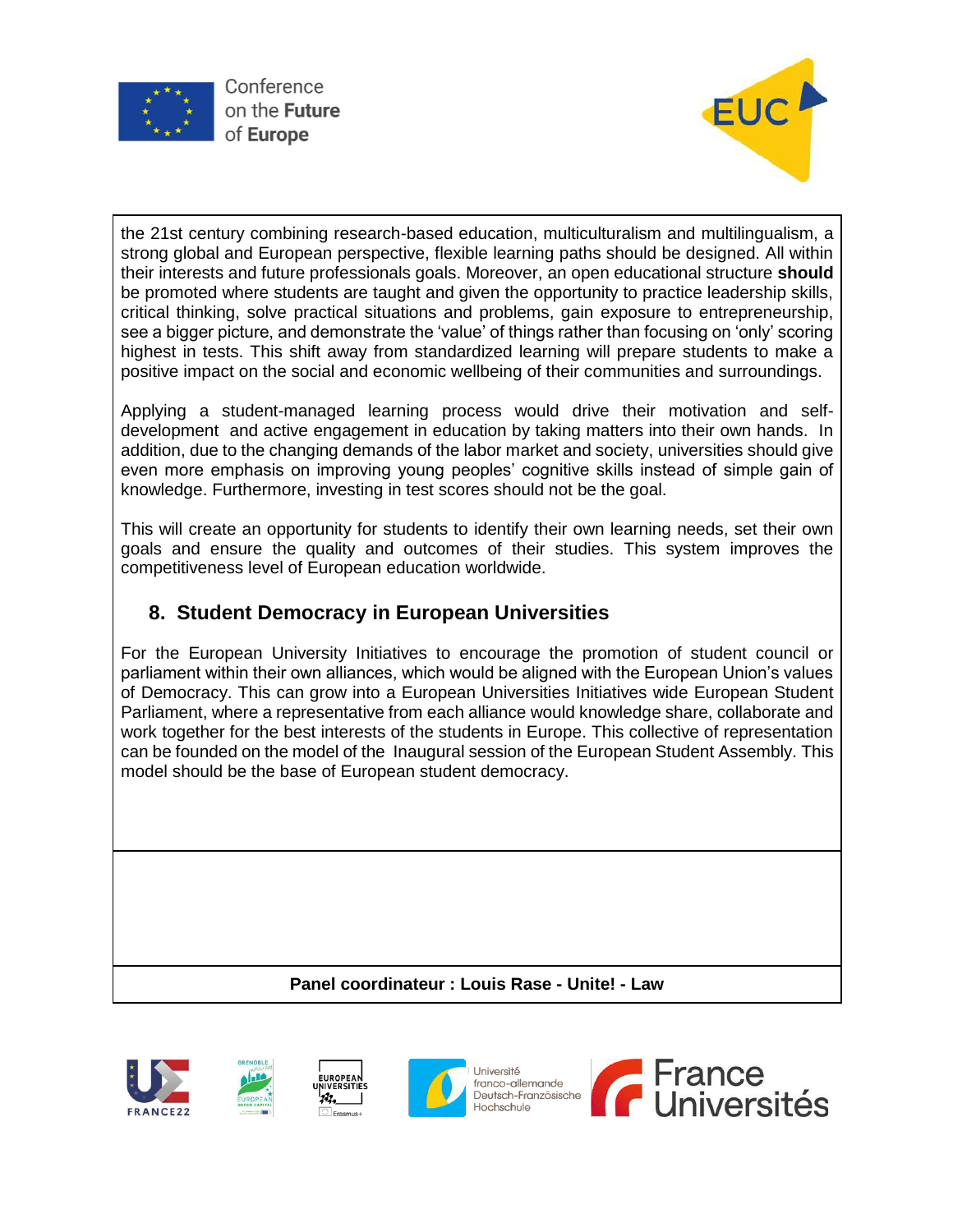



| Credits to the authors       |                   |                                                |
|------------------------------|-------------------|------------------------------------------------|
| <b>NAME</b>                  | <b>ALLIANCE</b>   | <b>FIELD OF STUDY</b>                          |
| Belilia Ayingono             | <b>Ulysseus</b>   | Tourism                                        |
| Julia Kostro                 | 4EU+              | Finance                                        |
| Andreas Polykarpou           | <b>YUFE</b>       | <b>Business</b>                                |
| <b>Samuel Sahel-Schackis</b> | EuroTeQ           | Maths & Physics                                |
| Meesam Rehman                | <b>EDUC</b>       | <b>Civil Engineering</b>                       |
| Jukka Turunen                | <b>UNIC</b>       | Education                                      |
| Karlo Kozina                 | <b>UNIC</b>       | Law                                            |
| Áine Daly                    | <b>RUN-EU</b>     | <b>Social Sciences</b>                         |
| Cristina Usatenco            | EURECA-PRO        | Finance and banks                              |
| Maëlle Lucas                 | <b>SEA-EU</b>     | English Literature and<br>Civilization         |
| <b>Dimitris Diamantis</b>    | <b>EURECA-PRO</b> | Technologies and<br>Engineering                |
| Auguste Fischbach            | <b>ENLIGHT</b>    | Law                                            |
| Postolachi Bogdan            | <b>EURECA-PRO</b> | <b>Mineral Resources</b>                       |
| Anna Valero Casas-Aljama     | <b>UNITE</b>      | <b>Industrial Engineering</b>                  |
| Milan Spendel                | <b>CIVICA</b>     | Economics                                      |
| Sandra Cánovas Alonso        | <b>UNA EUROPA</b> | Anthropology                                   |
| Vineel Teja Kommu            | <b>EDUC</b>       | <b>Biochemistry &amp; Molecular</b><br>Biology |
| Elizaveta Shashkova          | <b>UNIVERSEH</b>  | Space Engineering                              |